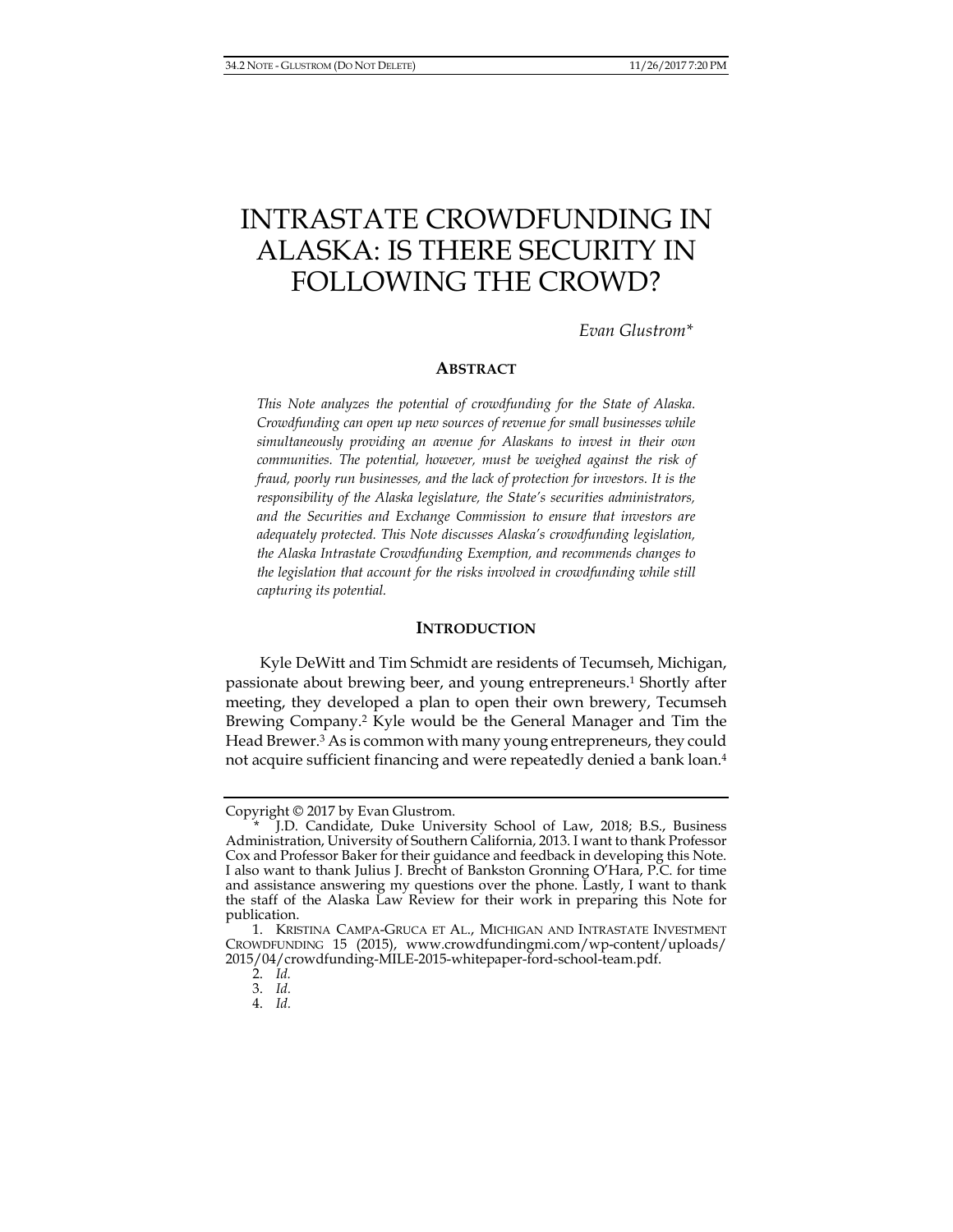Their prospects were looking bleak until a friend told them about the Michigan Invests Locally Exemption (MILE) Act.5 The premise of the law is simple: Companies in Michigan can sell up to \$1 million worth of equity to Michigan residents without registering with the Securities and Exchange Commission (SEC),<sup>6</sup> so long as the company and its investors meet a relatively straightforward set of requirements. These include, for instance, how much each investor can contribute.<sup>7</sup> Imagine a campaign similar to what one would see on Kickstarter or GoFundMe, but instead of receiving a reward based on the amount contributed, the investor receives equity and a share of the profits.

Kyle and Tim developed a plan to raise between \$150,000 and \$175,000 in ninety days through a local funding portal called Localstake.<sup>8</sup> They promised investors a 150% return distributed through seven percent of monthly sales revenue with expected payback within five years.<sup>9</sup>

It only took forty-five days for Kyle and Tim to raise the full \$175,000, and when they showed their newfound capital to one of the same banks that previously turned them down, Kyle and Tim received a \$200,000 loan.10 Two years later, Tecumseh Brewing Company is located in downtown Tecumseh and open for business.11

The MILE Act is part of a nationwide trend of state-level intrastate crowdfunding exemptions following the federal Jumpstart Our Business Startups (JOBS) Act<sup>12</sup> in 2012. As of October 2017, there are thirty-six states with an intrastate crowdfunding exemption, and Alaska recently joined the crowd.13 The Alaska Intrastate Crowdfunding Exemption (AICE) functions similarly to the MILE Act in Michigan and is intended to open new avenues of local capital to Alaskan entrepreneurs and businesses.14

 <sup>5.</sup> *Id.*

 <sup>6.</sup> Before an issuer may sell securities, the sale must be registered with the Securities and Exchange Commission or it must fit into an exemption. *See infra*  notes 23–25 and accompanying text

 <sup>7.</sup> MICH. COMP. LAWS ANN. § 451.2202a (West 2013).

 <sup>8.</sup> CAMPA-GRUCA ET AL., *supra* note 1, at 15.

 <sup>9.</sup> *Id*.

 <sup>10.</sup> *Id*. at 15–16.

 <sup>11.</sup> *About Us*, TECUMSEH BREWING COMPANY, http://www.tecumsehbrewing co.com/about-us.html (last visited Sept. 13, 2017).

 <sup>12.</sup> Pub. L. No. 112-106, 126 Stat. 306 (2012) (codified at 15 U.S.C. § 77(a), (c)).

 <sup>13.</sup> N. AM. SEC. ADMIN. ASS'N, NASAA INTRASTATE CROWDFUNDING UPDATE: NOVEMBER 16, 2016 3 (2016), http://nasaa.cdn.s3.amazonaws.com/wpcontent/uploads/2014/12/NASAA-Intrastate-Crowdfunding-Update-111616. pdf.

 <sup>14.</sup> *See, e.g.*, Mia Costello, *Crowdfunding Law Opens Doors for Alaska Entrepreneurs, Investors*, ALASKA DISPATCH NEWS (Sept. 21, 2016), https://www.adn.com/opinions/2016/09/21/crowd-funding-law-opensdoors-for-alaska-entrepreneurs-investors/.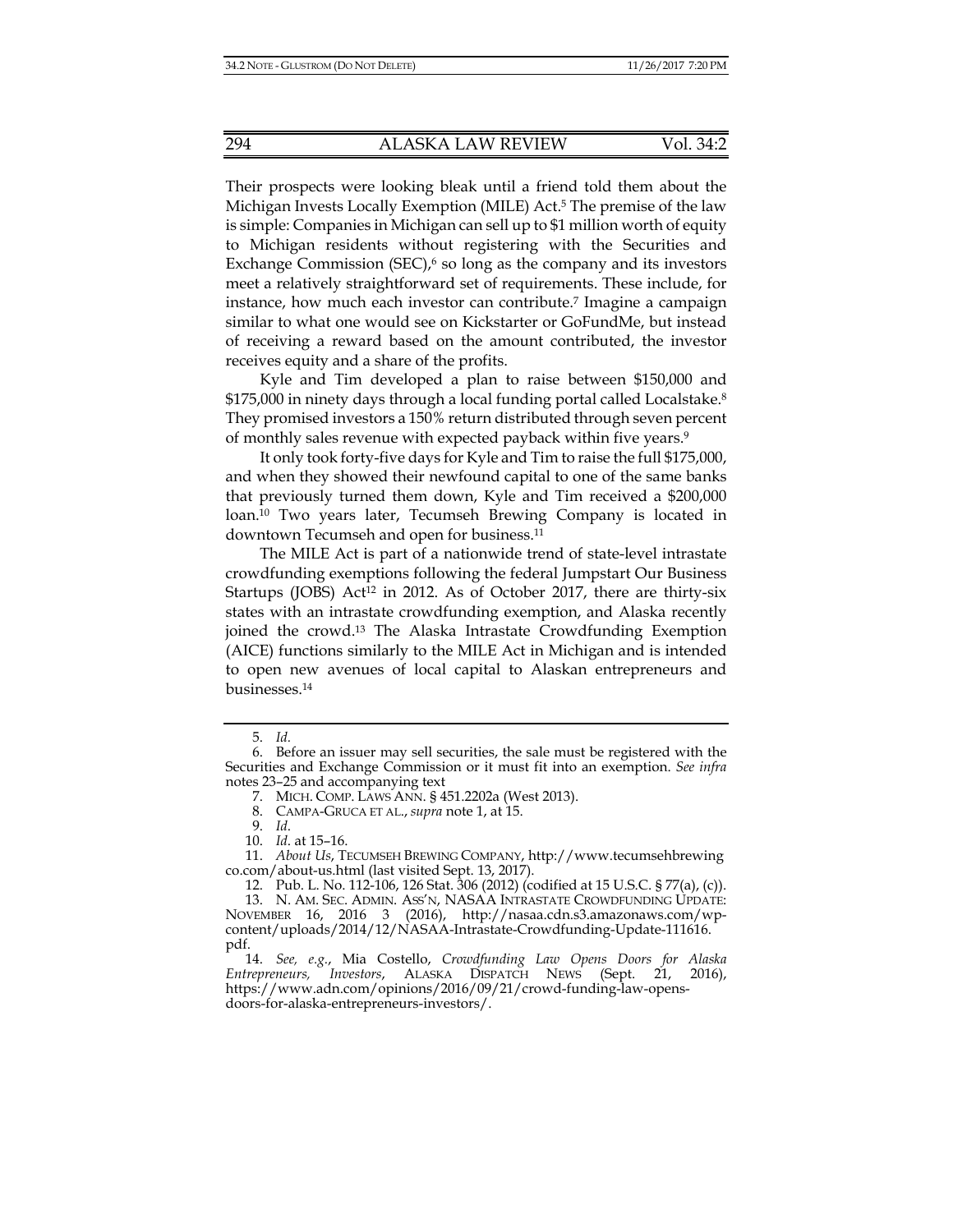It is often difficult for new businesses to acquire capital in their early stages. Rural environments, where "angel investors" seldom venture, amplify this difficulty.15 Alaska's sizeable rural population and its struggling economy have made capital acquisition especially difficult for entrepreneurs.

It is easy, however, to point to stories such as Tecumseh Brewing Company and declare equity crowdfunding a success. Though there is enormous potential in equity crowdfunding to open up new avenues of capital and increase community involvement, there are also numerous reasons for Alaska to proceed with caution. For instance, many securities law experts have concluded that equity crowdfunding is ripe for fraud.<sup>16</sup> Equity crowdfunding creates a dangerous situation because it allows businesses to obtain funding from unsophisticated investors,<sup>17</sup> while requiring only minimal financial disclosures. Even setting aside the risks of fraud, the unfortunate truth is that about one-third of small businesses in the United States fail within the first three years.18 These investments appear even more unsound considering that businesses are only likely to resort to equity crowdfunding when they have exhausted other sources for raising capital (e.g., the inability to obtain a bank loan). As one critic has put it, "[W]hat kinds of companies would ever want to use nonaccredited investor crowdfunding? Desperate ones."19 In addition, crowdfunding investors often do not receive the same level of investor protection that venture capital firms receive because the former are not

 <sup>15.</sup> *See generally* Andrew A. Schwartz, *Rural Crowdfunding*, 13 U.C. DAVIS BUS. L. J. 283 (2013) (describing importance of "angel investors," who can provide landmark funding to small startups and entrepreneurs, and the lack of access to them for rural startups).

 <sup>16.</sup> Sean M. O'Connor, *Crowdfunding's Impact on Start-Up IP Strategy*, 21 GEO. MASON L. REV. 895, 896 (2014).

 <sup>17. &</sup>quot;Unsophisticated investors" is a term of art meant to describe an unexperienced investor that the SEC needs to protect. *See* Luis A. Aguilar, Commissioner, U.S. Sec. and Exch. Comm'n, Public Statement: Revisiting the "Accredited Investor" Definition to Better Protect Investors (Dec. 17, 2014), https://www.sec.gov/news/statement/spch121714laa.html). Generally, the SEC defines a sophisticated investor as one that has sufficient knowledge and experience in financial and business matters to be capable of evaluating the merits and risks of an investment. *See* 12 JOSEPH C. LONG ET AL., BLUE SKY LAW § 7:89 (2017).

 <sup>18.</sup> U.S. BUREAU OF LABOR STATISTICS, U.S. DEP'T OF LABOR, ENTREPRENEURSHIP AND THE U.S. ECONOMY, https://www.bls.gov/bdm/entrepreneurship/bdm\_ chart3.htm (last updated April 28, 2016).

 <sup>19.</sup> Jim Saksa, *"Kickstarter, but with Stock"*, SLATE (June 23, 2014), http://www.slate.com/articles/business/moneybox/2014/06/sec\_and\_equity\_ crowdfunding\_it\_s\_a\_disaster\_waiting\_to\_happen.html.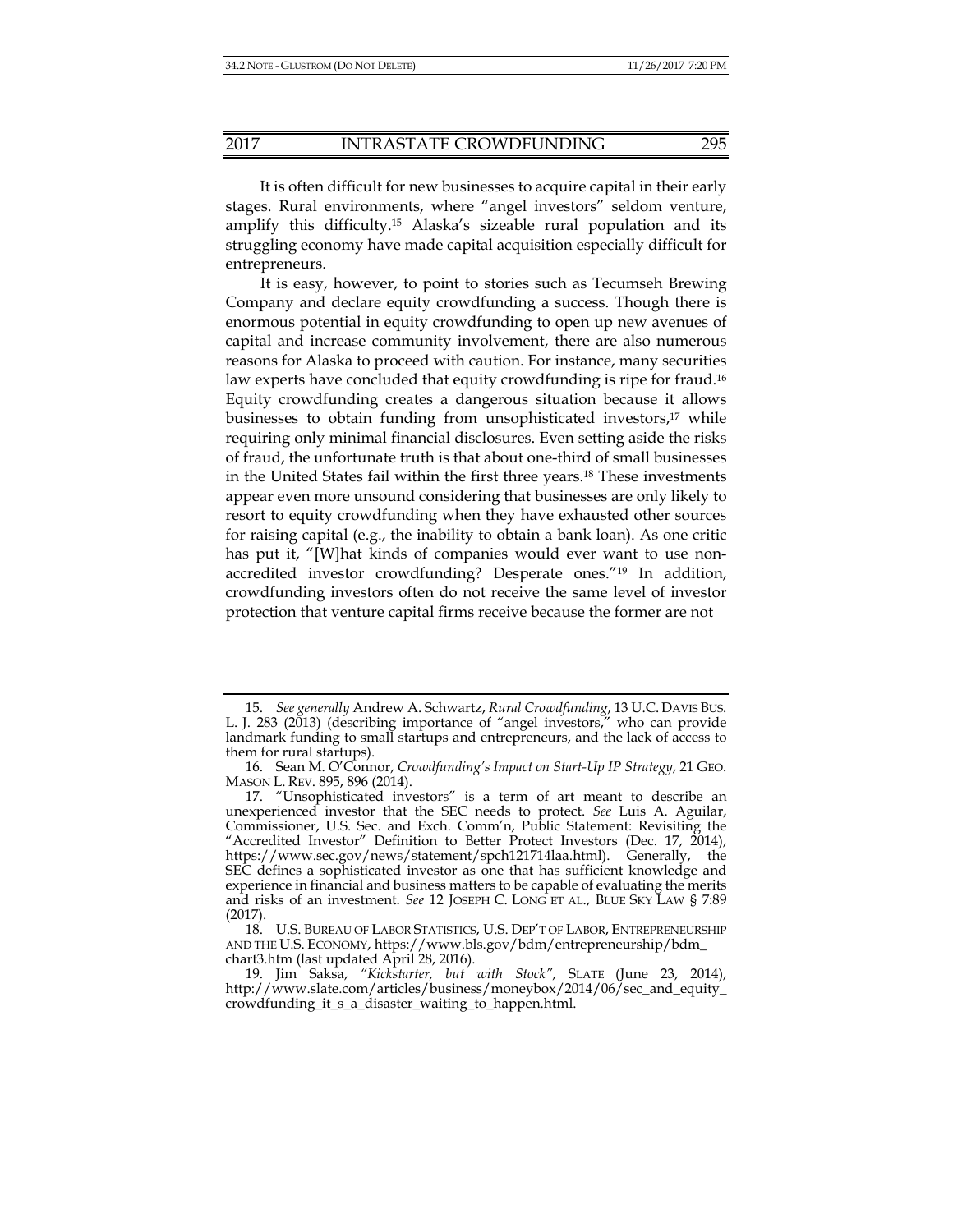typically sophisticated enough to seek protections—such as dilution protection, control, or rights—and furthermore lack the necessary bargaining power to attain them.

Regardless of the risks, equity crowdfunding is available in two forms. Alaskan small businesses conducting an equity crowdfunding offering can use either AICE or Regulation Crowdfunding, another method of crowdfunding implemented by Congress in the JOBS Act. Though having two avenues for equity crowdfunding can complicate compliance, both options offer advantages and disadvantages for businesses and investors. While Regulation Crowdfunding will not change unless done so by Congress, there are ways the State of Alaska can improve AICE and protect investors.

This Note introduces crowdfunding, explains the options available in Alaska today, provides a summary of the advantages and disadvantages of each type of crowdfunding, as well as crowdfunding generally, and recommends ways the State of Alaska can modify AICE to make it more accessible for businesses while protecting investors.

Part I introduces securities law, including the registration of securities and exemptions from registration. Part II gives the history of crowdfunding and highlights the types of crowdfunding options available. This part also considers reasons one might be wary or optimistic about crowdfunding, especially in Alaska where the current recession and the state's rural geography exacerbate issues that already make it difficult for small businesses to raise capital. Part III delves into the state of equity crowdfunding today. It begins with a summary of the JOBS Act and its implementation of Regulation Crowdfunding. It then discusses Rule 147 and Rule 147A (the SEC's federal intrastate crowdfunding rules) and their applicability to equity crowdfunding. This part includes a summary of the limitations and restrictions on Regulation Crowdfunding and AICE. Lastly, this part discusses AICE and its connection to Rule 147. Part IV compares Regulation Crowdfunding and AICE, including a discussion of the benefits and drawbacks of each option and how they compare. Part V proposes amendments to AICE including modifying the exemption to utilize Rule 147A, increasing the investment cap, and requiring the use of a funding portal. A brief conclusion follows.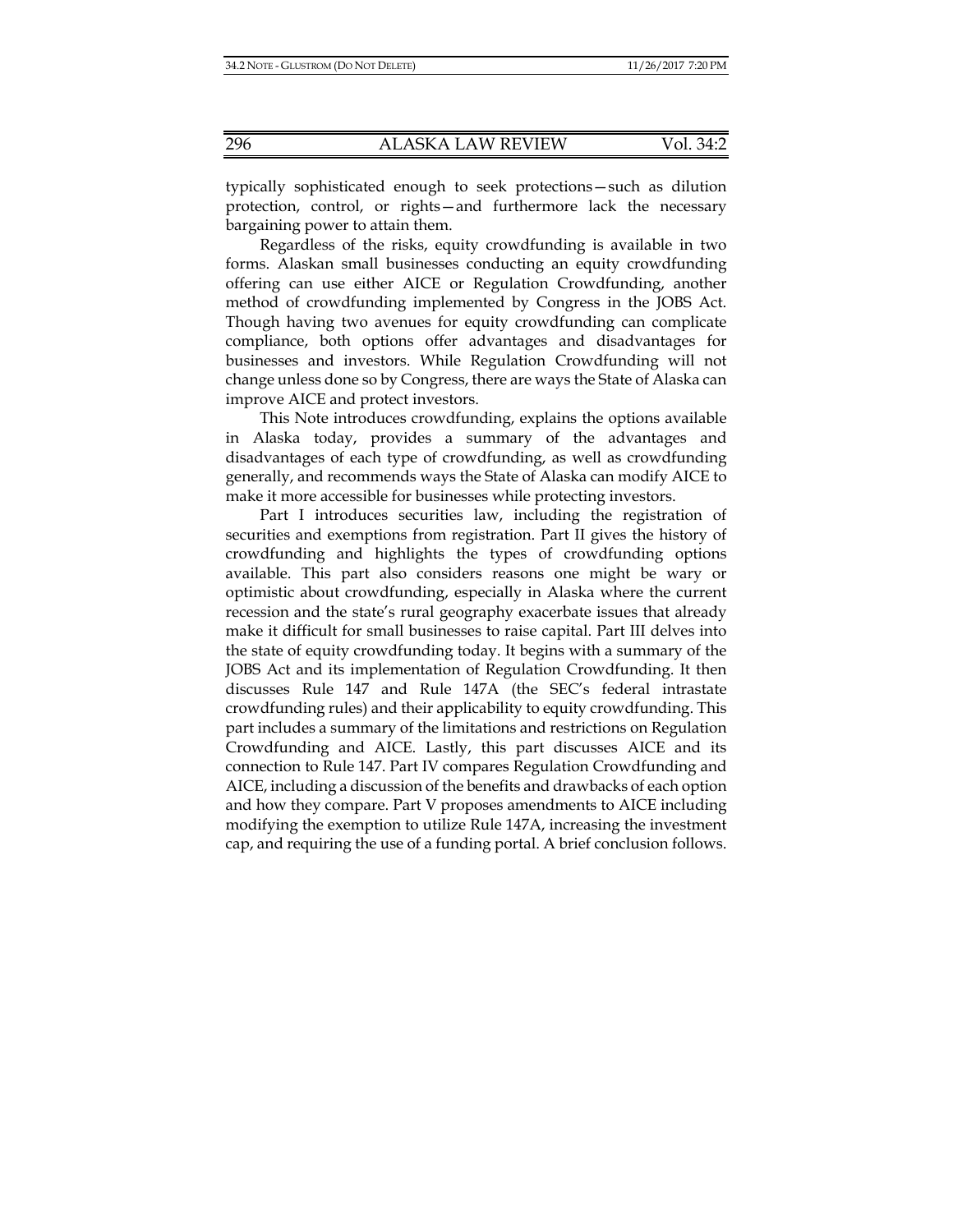#### **I. SECURITIES REGULATION AND EXEMPTIONS**

The SEC was established in response to the stock market crash of 1929 and was given its authority through the Securities Exchange Act of 1934.20 The mission of the SEC "is to protect investors, maintain fair, orderly, and efficient markets, and facilitate capital formation."21 While the SEC serves numerous purposes in the economy, the focus of this Note is the SEC's role in the registration, or rather exemption, of intrastate securities prior to sale.<sup>22</sup>

Generally, if a company wants to sell a security, $2<sup>3</sup>$  the company must register that security or sale with the SEC.24 Alternatively, the security or sale must fit within an exemption.25 Registration is often prohibitively expensive and time-consuming for small companies in need of capital.<sup>26</sup> Thus, the exemptions become important. While there are numerous exemptions available for these companies, each exemption comes with requirements and restrictions that still make raising capital difficult, especially for capital-strapped companies.<sup>27</sup>

When funding is difficult to acquire for small businesses, the first source that entrepreneurs often turn to for capital is their local bank.<sup>28</sup> Nearly half of all money lent to small businesses comes from community banks.29 However, one-third of small businesses fail within the first three years, making many banks and lending institutions wary of making such

 23. *See* HAROLD S. BLOOMENTHAL & SAMUEL WOLFF, GOING PUBLIC HANDBOOK § 2:1 (2017) (explaining that, generally, a security is a fungible, negotiable financial instrument that represents some type of financial value).

 24. Section 5 of the Securities Act prohibits sales of securities until a registration statement is filed with the SEC. Securities Act of 1933 § 5(c), 15 U.S.C.  $\frac{5}{7}$ 7e(c) (2012).

25. *Id.* 

 26. C. Steven Bradford, *Crowdfunding and the Federal Securities Laws*, 2012 COLUM. BUS. L. REV. 1, 42–43 (2012).

27. *Id.* at 44–46.

 28. Rutheford B. Campbell, Jr., *Regulation A: Small Businesses' Search for "A Moderate Capital"*, 31 DEL. J. CORP. L. 77, 88 (2006) ("The normal progression for a growing small business, therefore, is to exhaust its line of institutional credit and then to seek other sources of external capital.").

 29. TANYA D. MARSH & JOSEPH W. NORMAN, AM. ENTER. INST., THE IMPACT OF DODD-FRANK ON COMMUNITY BANKS 12 (2013), http://images.politico.com/global /2013/05/06/2013-05\_marsh-norman.html ("\$1 out of every \$2 lent to small businesses comes from community banks.").

 <sup>20.</sup> U.S. SEC. AND EXCH. COMM'N, *What We Do*, https://www.sec.gov/ Article/whatwedo.html (last visited Oct. 4, 2017).

 <sup>21.</sup> *Id*.

 <sup>22.</sup> This Note will not attempt to delve deeply into securities regulations, the SEC, or the intricacies of the rules and law at play. The objective is to provide enough background information for an unfamiliar reader to gain an understanding of the regulatory forces facing entrepreneurs, the nature of crowdfunding, and the recent trend towards crowdfunding.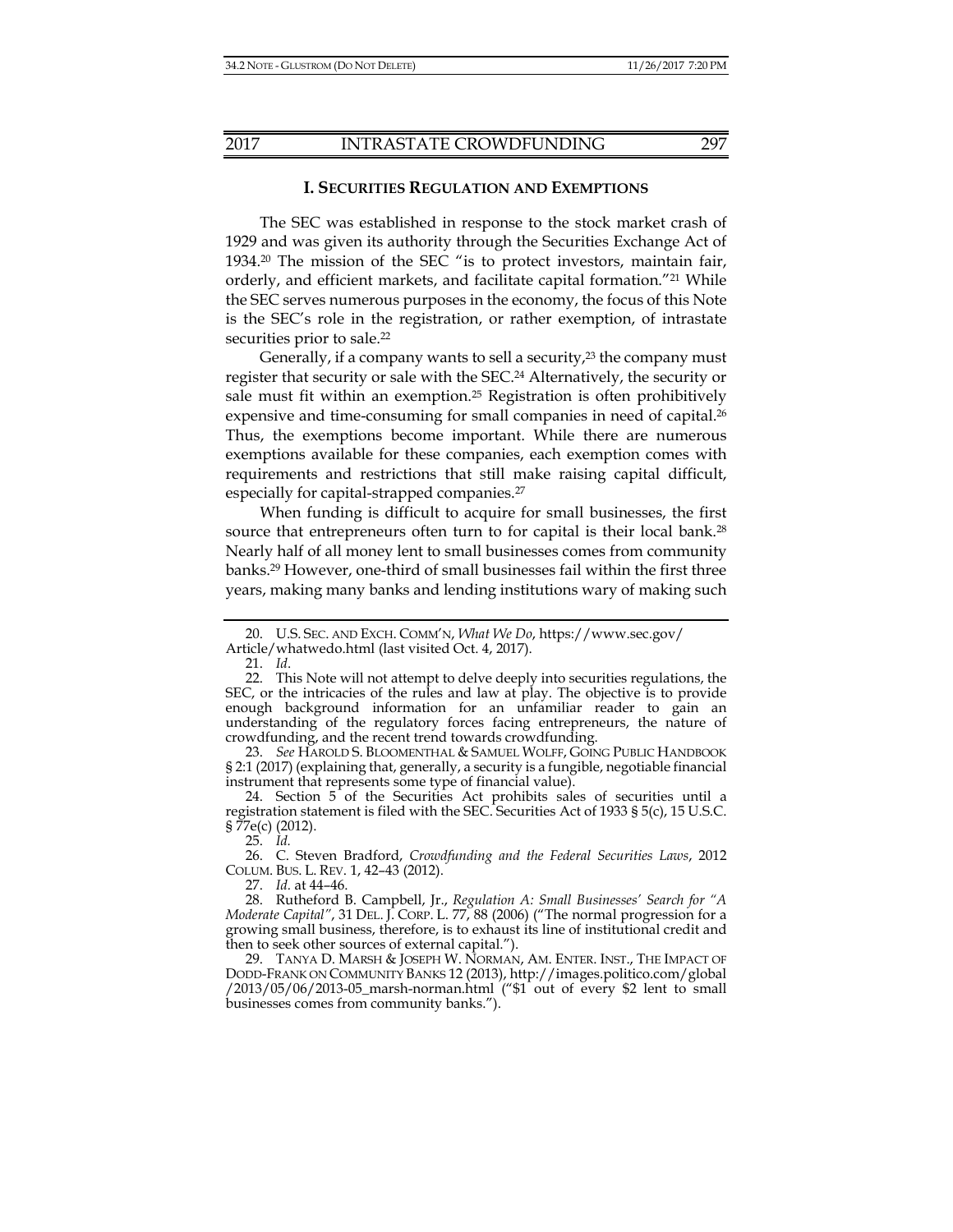loans because companies frequently lack sufficient collateral and a proven record of accomplishment.<sup>30</sup> In addition, regulations<sup>31</sup> and collateral requirements32 hinder the ability of banks to lend to individuals and small companies. Moreover, these loans are becoming more difficult to obtain as community banks consolidate into larger banks.33 Larger banks prefer to lend to larger, more established companies because of the lower risk and higher profitability of larger loans.<sup>34</sup> For these reasons, small business borrowers spend an average of 25 hours filling out paperwork for a single bank loan, often must approach multiple banks, and wait weeks or months for approval.35 As such, while bank loans are undeniably an essential source of capital for small businesses, they are often effectively unavailable to new companies, especially in rural communities, like many parts of Alaska.

The next funding source entrepreneurs might turn to are friends and family.36 This source, however, is only available to a minority of entrepreneurs, $37$  and even those lucky few who have this option available may be hesitant, for personal reasons, to borrow from friends and family.38 Again, these resources are even scarcer in rural communities and during economic downturns, which is currently the case in Alaska.

34. *Id.* 

35. *Id.*

 <sup>30.</sup> BUREAU OF LABOR STATISTICS, *supra* note 18.

 <sup>31.</sup> Campbell, *supra* note 28, at 87; *see also* Karen G. Mills & Brayden McCarthy, *The State of Small Business Lending: Credit Access During the Recovery and How Technology May Change the Game* 5 (Harv. Bus. Sch., Working Paper No. 15- 004, 2014) ("Federal Reserve economists have recently modeled that additional regulatory burdens are forcing banks to hire additional full-time employees focused on oversight and enforcement, which can hurt the return on assets of some community banks by as much as 40 basis points.").

 <sup>32.</sup> Campbell, *supra* note 28, at 88; *see also* NAT'L SMALL BUS. ASS'N, SMALL BUSINESS ACCESS TO CAPITAL SURVEY 2 (2012), http://www.nsba.biz/wpcontent/uploads/2012/07/Access-to-Capital-Survey.pdf ("The prospect of getting financed as a small business—even in a growing economy—is very difficult simply due to the fact that many small businesses lack the assets necessary for a traditional bank loan, making them a riskier lending option for banks.").

 <sup>33.</sup> Mills & McCarthy, *supra* note 31, at 6 (indicating that the number of community banks decreased from 14,000 in the mid-1980s to less than 7000.).

 <sup>36.</sup> Andrew A. Schwartz, *Teenage Crowdfunding*, 83 U. CIN. L. REV. 515, 521 (2014).

 <sup>37.</sup> *See* Annalise H. Farris, *Strict in the Wrong Places: State Crowdfunding Exemptions' Failure to Effectively Balance Investor Protection and Capital Raising*, 38 CAMPBELL L. REV. 267, 279 (2016).

 <sup>38.</sup> *See* Ed McLaughlin, *Here Are All the Ways You Can Fund Your Startup*, FORTUNE (Oct. 31, 2016), http://fortune.com/2016/10/31/raising-startupmoney/ (describing starting his company, the author cites concerns of putting friends' and family's money at risk, damaging relationships, and having control issues).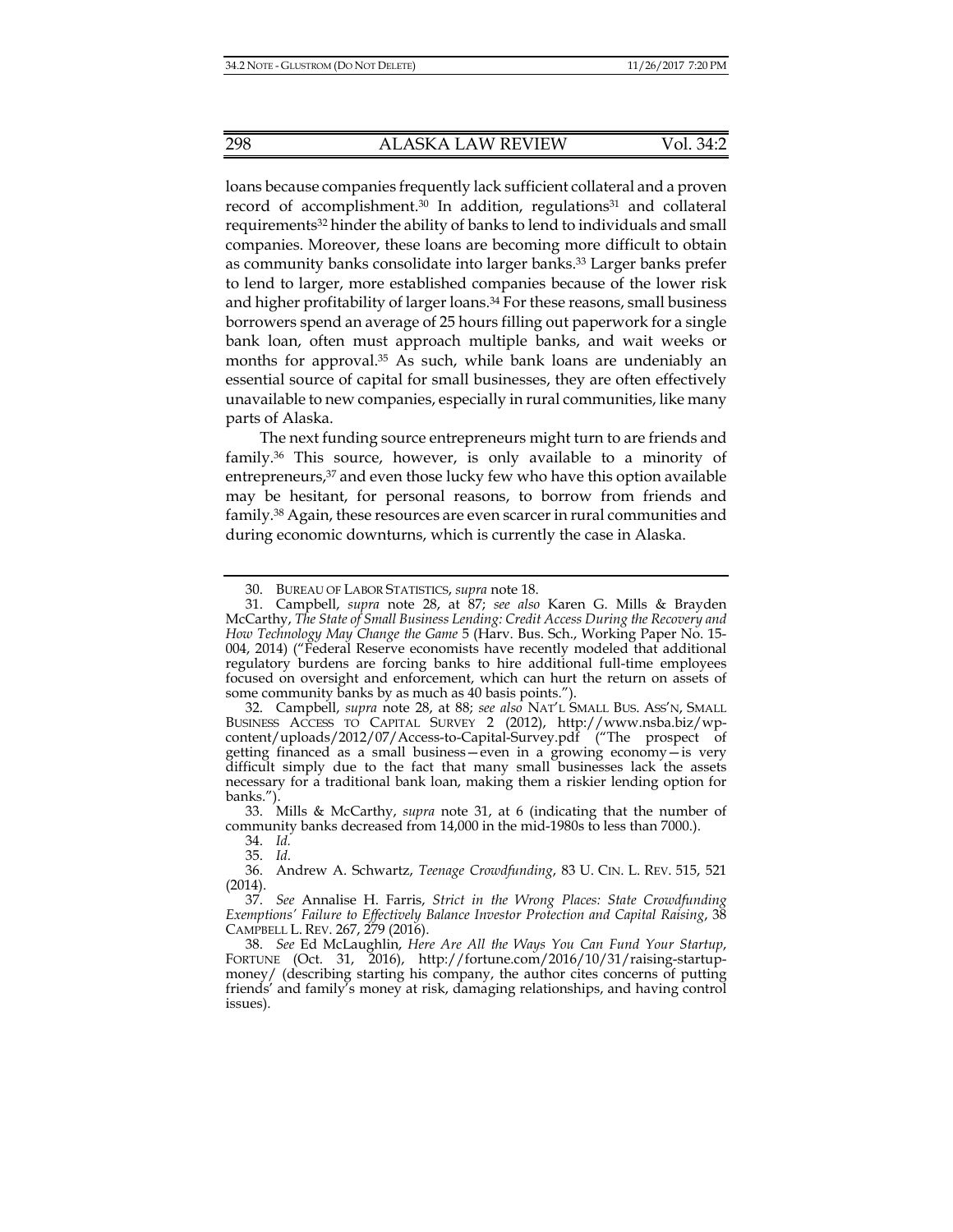Credit cards are the next most frequently utilized external resource.39 Dependence upon credit cards, however, can have serious negative consequences due to devastating interest rates,<sup>40</sup> which can burden a fledgling business with a quick accumulation of debt. $41$ 

Alternatively, some small businesses are able to acquire capital from venture capital firms or angel investors.42 However, the Small Business Association found that each year approximately 300 out of 600,000 new businesses—less than one out of every one thousand new businesses receive funding annually from venture capital firms.<sup>43</sup> Part of the issue may be where the small business is located. Capital from venture capital firms or angel investors is so difficult to acquire because these investors tend to demonstrate strong local biases, investing primarily, or even exclusively, in businesses located near the firm's office, in places like San Francisco, New York, and Los Angeles.<sup>44</sup> And even when venture capital or angel investor funding is available, it often comes at the cost of giving up more control of the new business than the entrepreneur would prefer.45

 <sup>39.</sup> *See* NAT'L SMALL BUS. ASS'N, 2015 YEAR-END ECONOMIC REPORT 10 (2016), www.nsba.biz/wp-content/uploads/2016/02/Year-End-Economic-Report-

<sup>2015.</sup>pdf (reporting that of 300 small businesses surveyed, 31% use credit cards, behind only bank loans and reinvesting earnings from the business).

 <sup>40.</sup> *See id*. (indicating that the average interest rate reported in a survey of 300 small businesses was 15.6%, and 22% of small businesses reported an interest rate greater than 20%).

 <sup>41.</sup> *See id*. (indicating that 24% of 300 small businesses surveyed carried a balance of more than \$10,000).

 <sup>42.</sup> *See* Angel Investor, Investopedia, http://www.investopedia.com/terms /a/angelinvestor.asp (defining "angel investors" as investors who provide funding to small startups and entrepreneurs to propel them through early stages of the enterprise).

 <sup>43.</sup> Dileep Rao, *Why 99.95% of Entrepreneurs Should Stop Wasting Time Seeking Venture Capital*, FORBES (July 22, 2013), https://www.forbes.com/sites/dileeprao /2013/07/22/why-99-95-of-entrepreneurs-should-stop-wasting-time-seekingventure-capital/#10dcc61246eb.

 <sup>44.</sup> Rob Beuschen, *The Surprising Bias of Venture Capital Decision-Making*, TECHCRUNCH (Sept. 24, 2015), https://techcrunch.com/2015/09/24/thesurprising-bias-of-venture-capital-decision-making/ (noting research showing that from 1980 to 2009, approximately half of venture capital investments were provided to businesses within 233 miles of the venture capital firm).

 <sup>45.</sup> *See* Steven D. Solomon, *A Lesson in Control*, N.Y. TIMES DEALBOOK (Nov. 10, 2010), https://dealbook.nytimes.com/2010/11/10/a-lesson-in-control/ ("There is a saying that once you accept venture capital, you have sold your company.").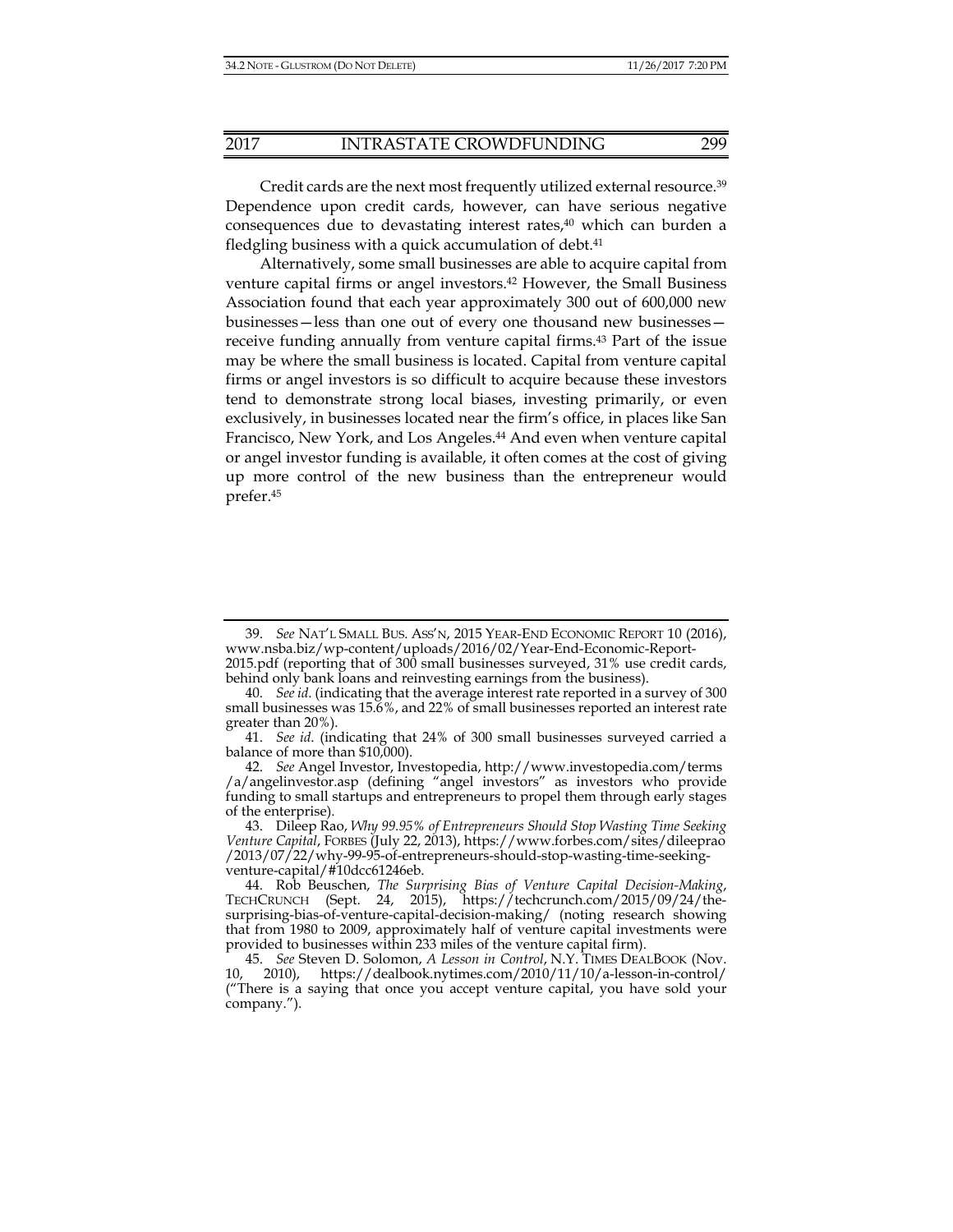#### **II. CROWDFUNDING**

Though the internet has proliferated crowdfunding, its roots in the United States actually date back to the nineteenth century and forever changed the skyline of New York City. In 1885, the Statue of Liberty arrived from France.46 The American Committee of the Statue of Liberty, however, was \$100,000 short of the \$250,000 needed (approximately \$6.3 million in today's value) to assemble the statue and build a granite plinth.47 When the City of New York and Congress refused to pay, the cities of Baltimore, Boston, Philadelphia, and San Francisco all offered to pay—in exchange for the statue's relocation.48 But Joseph Pulitzer, the renowned publisher, launched a fundraising campaign in the *New York World*, and in five months raised \$101,091 from more than 160,000 donors.49 The extra \$1091 was given as a gift to the sculptor, and today Lady Liberty serves as a beacon of hope to millions of immigrants and refugees entering the United States through New York City.50

Today, crowdfunding is commonly associated with websites like Indiegogo,<sup>51</sup> GoFundMe,<sup>52</sup> and KickStarter.<sup>53</sup> The purpose crowdfunding is to connect entrepreneurs (or really anyone) with new resources for capital. In a typical crowdfunding model, a large number of individuals each contribute a small amount to help an individual, business, or organization reach its fundraising goals.<sup>54</sup> The potential of crowdfunding is enormous: Indiegogo, GoFundMe, and KickStarter alone have facilitated the distribution of more than \$8.3 billion between 2008 and 2017.55

 <sup>46.</sup> *The Statue of Liberty and America's Crowdfunding Pioneer*, BBC MAGAZINE (Apr. 25, 2013), http://www.bbc.com/news/magazine-21932675.

 <sup>47.</sup> *Id.*

 <sup>48.</sup> *Id*.

 <sup>49.</sup> *Id*.

 <sup>50.</sup> *Id*.

 <sup>51.</sup> Indiegogo is an online platform that connects creative entrepreneurs with a global community of backers. *About Us*, INDIEGOGO https://www.indiegogo. com/about/our-story (last visited Sept. 11, 2017).

 <sup>52.</sup> GoFundMe is an online social fundraising platform where backers can donate to campaigns and causes. *About Us*, GOFUNDME https://www.gofundme. com/about-us (last visited Sept. 11, 2017).

 <sup>53.</sup> KickStarter is an online platform that helps artists, musicians, and other creators access resources by connecting them with a global network of backers. Hello, KICKSTARTER https://www.kickstarter.com/about?ref=nav (last visited Sept. 11, 2017).

 <sup>54.</sup> Bradford, *supra* note 26, at 10.

 <sup>55.</sup> *See About Us*, *supra* note 52 (indicating that over four billion dollars has been raised on GoFundMe since 2010); *see also Hello*,*supra* note 53 (indicating that over three billion dollars has been raised on KickStarter since 2009); *How It Works*, INDIEGOGO, https://www.indiegogo.com/how-it-works (last visited Sept. 11, 2017) (indicating that over one billion dollars has been raised since 2008).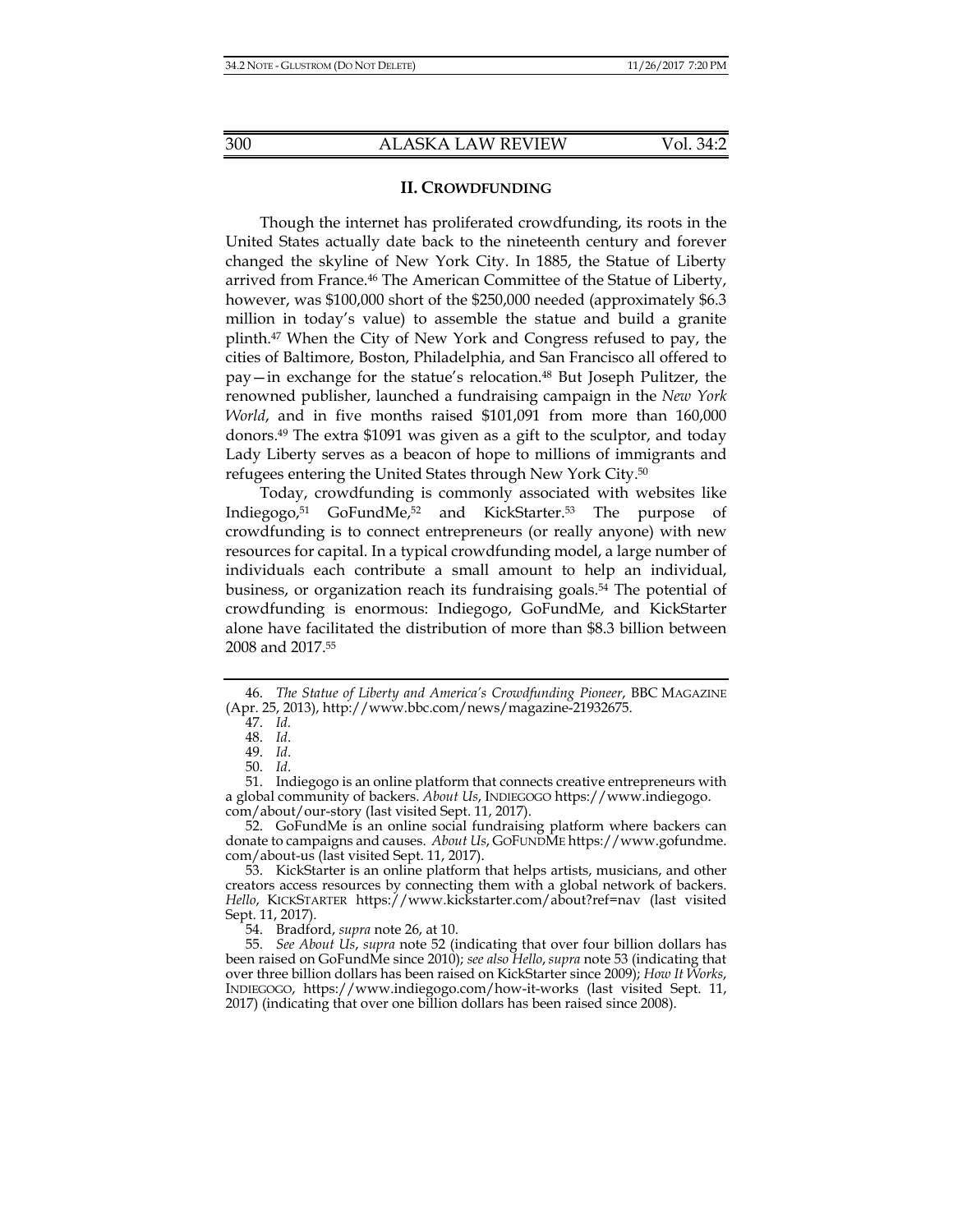#### **A. Types of Crowdfunding**

There are four distinct types of crowdfunding: rewards, lending, donation, and equity.56 Rewards crowdfunding is the most common type of online crowdfunding and is often used by websites like KickStarter.57 In a rewards crowdfunding model, varying levels of rewards (at least three) correspond to pledge amounts.58

Lending-based crowdfunding, also known as "peer-to-peer," raises funds through loans from individuals that are meant to be paid back over a pre-determined time and at a set interest rate.59 Lending-based crowdfunding is preferable for some entrepreneurs because it reduces the cost of a traditional loan by cutting out the intermediary (the bank).<sup>60</sup>

Next, donation crowdfunding does not require an exchange as part of the investor's contribution and is mostly used for social causes or by charities.61

Lastly, and most relevantly for this Note, equity crowdfunding gives investors a share of the profits of the business.62 Since equity crowdfunding clearly involves the sale of a security, and therefore requires registration under the SEC rules, $63$  it was rarely used in the United States prior to the JOBS Act of 2012, which created a crowdfunding exemption.64 In 2011, ProFounder was the largest equity-based

 <sup>56.</sup> *Types of Crowdfunding*, FUNDABLE https://www.fundable.com/

crowdfunding101/types-of-crowdfunding (last visited Sept. 11, 2017).

 <sup>57.</sup> *Id*.

 <sup>58.</sup> *Id*. An example of reward-based crowdfunding was used by Coolest Cooler to fund the production of the Coolest Cooler, which includes a built in Bluetooth speaker, USB charger, blender, and numerous other features. *See Coolest Cooler: 21st Century Cooler That's Actually Cooler*, KICKSTARTER, https://www.

kickstarter.com/projects/ryangrepper/coolest-cooler-21st-century-cooler-thatsactually (last visited Sept. 14, 2017). Backers were able to contribute at eleven different levels each corresponding to a different reward. *Id.* Examples included a re-usable party cup for a \$25 contribution, a Coolest Cooler for a \$165 contribution, and a party for a \$2000 contribution. *Id.*

 <sup>59.</sup> Andrew Verstein, *The Misregulation of Person-to-Person Lending*, 45 U.C. DAVIS L. REV. 445, 452 (2011).

 <sup>60.</sup> *Id*.

 <sup>61.</sup> *Types of Crowfunding*, *supra* note 56. For example, in response to a shooting at an Orlando nightclub in June, 2016, a GoFundMe page was set up to gather donations for the victims and their families. *Pulse Tragedy Community Fund*, GOFUNDME, https://www.gofundme.com/OrlandoUnited (last visited Sept. 11, 2017). Over \$550,000 was raised, and nothing was offered in return for the donations. *Id.*

 <sup>62.</sup> Bradford, *supra* note 26, at 24; *see also* Joseph Hogue, *Types of Crowdfunding Deals and Investment*, CROWD101 (Aug. 2, 2016), http://www.crowd101.com/ types-crowdfunding-deals-investment/ (explaining the different investment opportunities crowdfunding could provide).

 <sup>63.</sup> *See supra* notes 23–24 and accompanying text.

 <sup>64.</sup> Bradford, *supra* note 26, at 24.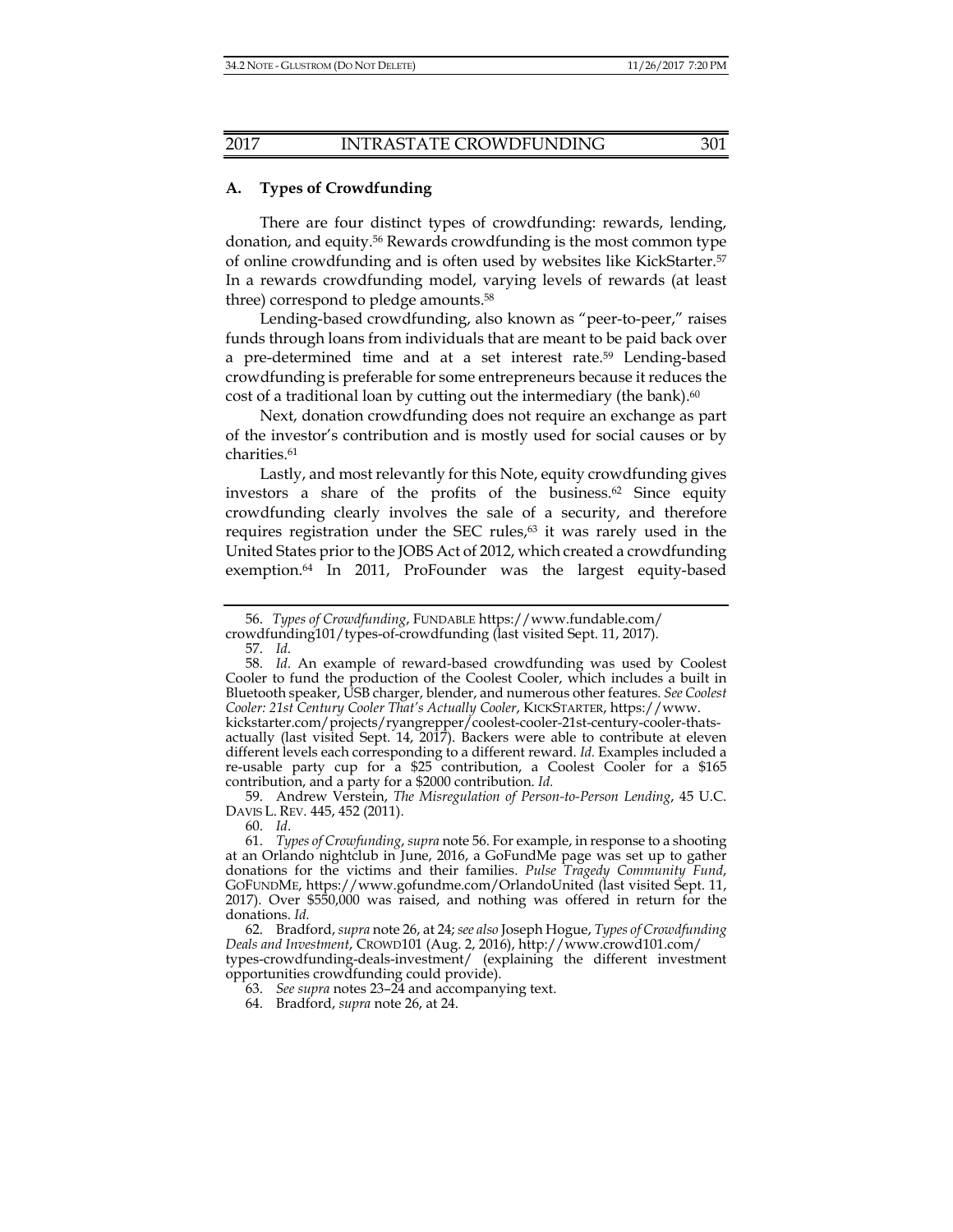crowdfunding website in the United States, until it ceased selling securities in response to a consent order from the California Department of Corporations barring it from selling securities unless it registered as a broker-dealer.65

# **B. The Cases For and Against Crowdfunding in Alaska.**

The benefits of equity crowdfunding are immense and should not be understated. An important, but often ignored, benefit is that equity crowdfunding can open up new streams of capital to rural communities. Small or new businesses, especially in rural communities, face numerous hurdles, including inadequate access to capital.<sup>66</sup> By helping lower those barriers to acquiring capital, equity crowdfunding can help grow small businesses, which in turn helps create jobs.67 As Alaska's economy struggles with low oil prices, it is important for the State to look for new and innovative ways to help small businesses.<sup>68</sup> As of 2017, Alaska is in a recession $^{69}$  and has the second highest unemployment rate of any state.<sup>70</sup> Since the 1970s, small businesses have accounted for 55% of all jobs and 66% of new jobs in the United States.71 In Alaska, 53% of employees work

 <sup>65.</sup> *Id*. Under section 15 of the Securities Exchange Act of 1934, most "brokers" and "dealers" must register with the SEC. *See* U.S. SEC. AND EXCH. COMM'N, *Fast Answers: Broker-Dealer Registration*, https://www.sec.gov/fastanswers/answersbdregishtm.html (last modified Jan. 14, 2013).

 <sup>66.</sup> *See supra* note 39 and accompanying text*.*

 <sup>67.</sup> CROWDFUND CAPITAL ADVISORS, HOW DOES CROWDFUNDING IMPACT JOB CREATION, COMPANY REVENUE AND PROFESSIONAL INVESTOR INTEREST? 4, https://crowdfundingpr.files.wordpress.com/2014/01/how-doescrowdfunding-impact-job-creation-and-company-revenue.pdf (last visited Sept.

<sup>16, 2017).</sup>  68. *See* Mia Costello, *Innovation is Key to a Growing Economy*, ALASKA SENATE MAJORITY (Sept. 28, 2016), https://www.alaskasenate.org/2016/press/news/

costello-key-to-growing-an-economy (discussing the need for the Innovating Alaska Act, state Senator Costello cites the floundering oil prices and struggling economy).

 <sup>69.</sup> *See* Alex Demarban, *Recession Grips Alaska as Employment Losses Hit New Sectors*, ALASKA DISPATCH NEWS (Dec. 2, 2016), https://www.adn.com/businesseconomy/2016/12/02/recession-grips-state-as-employment-losses-in-alaskagrow-hitting-new-sectors/; *see also* Charles Wohlforth, *Economists say Recession Will Last Three More Years, Followed by a Smaller, Poorer Alaska*, ALASKA DISPATCH NEWS (Jan. 20, 2017), https://www.adn.com/opinions/2017/01/20/economistssay-recession-will-last-three-more-years-followed-by-a-smaller-poorer-alaska/.

 <sup>70.</sup> As of August 2017, Alaska's unemployment rate was 7.2%. U.S. BUREAU OF LABOR STATISTICS, LOCAL AREA UNEMPLOYMENT STATISTICS, https://www.bls. gov/web/laus/laumstrk.htm (last modified Sept. 15, 2017).

 <sup>71.</sup> MARY WAMSLEY & JESSICA HART, USING A LENDER SERVICE PROVIDER TO START OR GROW YOUR SBA DEPARTMENT 5 (June 13, 2017), https://www.sba.gov/ sites/default/files/articles/Using\_a\_LSP\_-\_June\_13\_2017.pdf.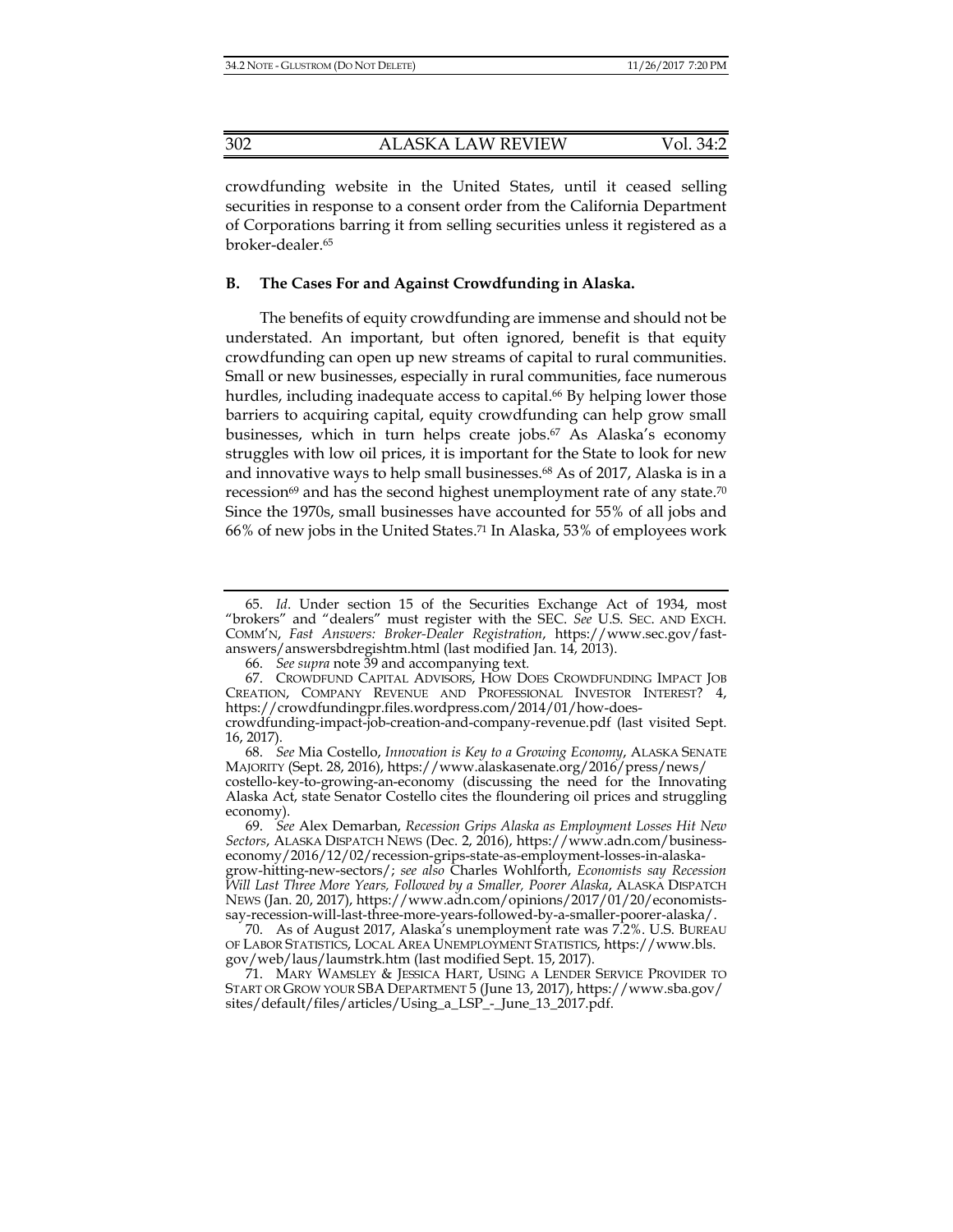for small businesses.72 Not only do small businesses bring jobs, but they can also improve quality of life in neighborhoods by introducing new products and services into an area. Helping Alaska's small businesses is therefore crucial, especially during difficult economic times.

Equity crowdfunding may also provide a viable option where a downturn in the economy has restricted access to bank loans or the area is too rural for a venture capital firm to access. Further, crowdfunding may be available to small businesses that lack the proper collateral or credit history to receive a bank loan.73 In other words, equity crowdfunding can fill important funding gaps for many small businesses.

Additionally, crowdfunding promotes investment from individuals who might otherwise be prevented from investing because the SEC classifies them as unsophisticated investors and therefore imposes restrictions on them. New investors can lead to increased communication and a stronger flow of ideas. It is also worth noting that thirty-five other states have passed their own intrastate crowdfunding exemptions, meaning that there is some agreement among the states as to the benefits of facilitating crowdfunding.74 While it is important for Alaska to protect its investors, the State must also protect its communities by facilitating an environment that is as friendly to business as that in other states.

As with most policies, there are significant reasons for the State of Alaska to proceed cautiously as it pursues intrastate equity crowdfunding. Fraud is the most obvious concern when, as in the case of equity crowdfunding, a business sells unregistered securities to unsophisticated and unaccredited investors $75$  while making minimal disclosures.76 Since equity crowdfunding only requires minimal disclosures, it is likely more difficult for regulators to investigate frauds

 <sup>72.</sup> U.S. SMALL BUS. ADMIN., ALASKA SMALL BUSINESS PROFILE 9 (2016), https://www.sba.gov/sites/default/files/advocacy/Alaska.pdf.

 <sup>73.</sup> Bradford, *supra* note 26, at 102.

 <sup>74.</sup> N. AM. SEC. ADMIN. ASS'N, *supra* note 13.

 <sup>75. &</sup>quot;Very generally, an accredited investor is an investor who is sufficiently sophisticated so as not to need the protections of the federal securities laws, but such an investor generally is defined in terms of wealth, on the theory that an accredited investor can hire knowledgeable and sophisticated advisors." Roberta S. Karmel, *Regulation by Exemption: The Changing Definition of an Accredited Investor*, 39 RUTGERS L.J. 681, 683 (2008).

 <sup>76.</sup> *See* ALAN R. BROMBERG & LEWIS D. LOWENFELS, 7 BROMBERG & LOWENFELS ON SECURITIES FRAUD § 13:207 ENFORCEMENT PRIORITIES IN THE CONTEXT OF EQUITY CROWDFUNDING (2d ed. 2017) ("The less disclosure one needs to make, the greater degree to which one can defraud an investor in a way that is difficult to detect or prosecute.").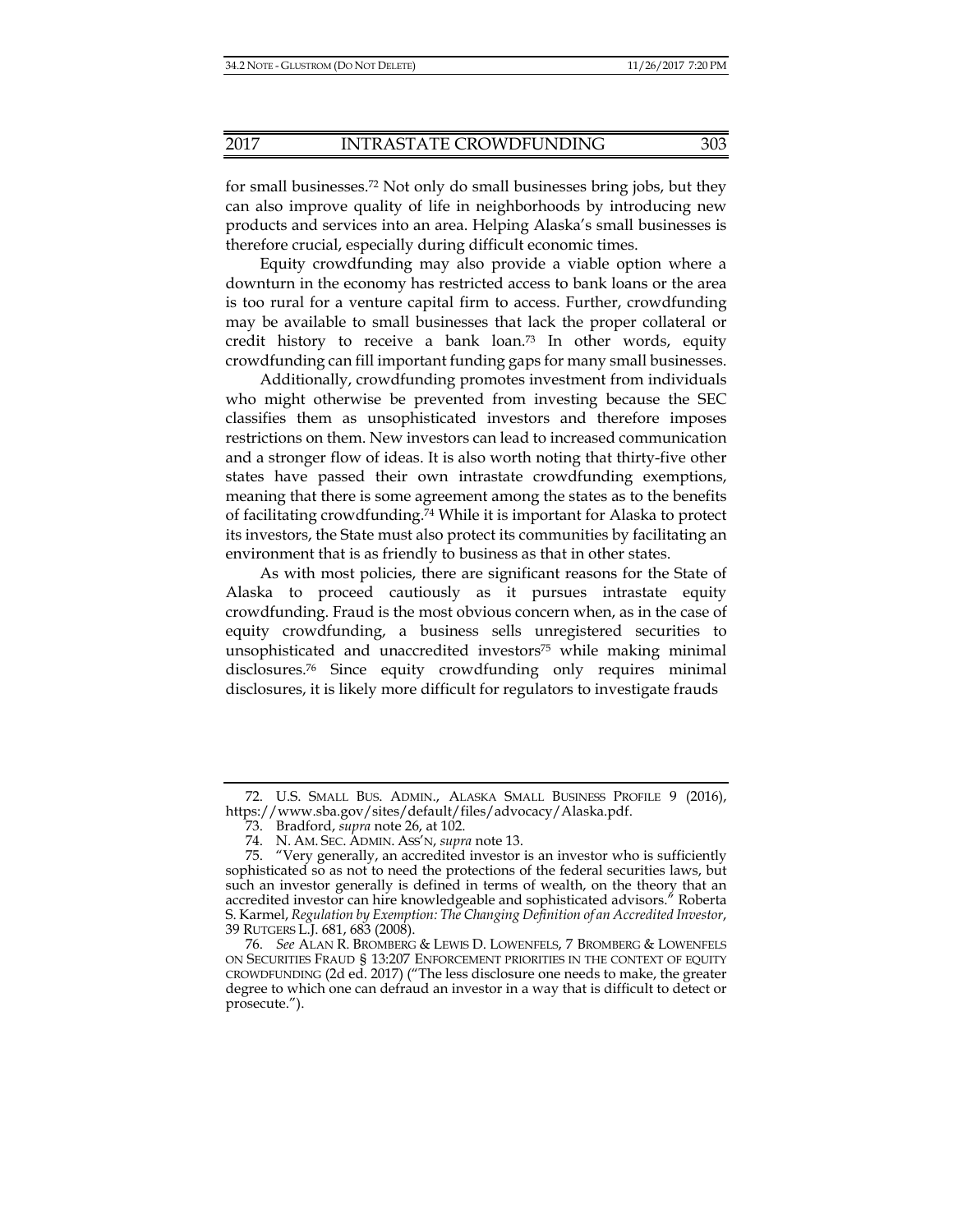in crowdfunding than it is with other types of capital raises.<sup>77</sup> In addition, it is unclear how regulators will prioritize investigating fraud that takes a relatively small amount of money from many people compared with fraud that involves a large sum of money from just a few people.

*SEC v. Ascenergy LLC* was one of the first crowdfunding fraud cases brought by the SEC.78 After raising approximately five million dollars from approximately ninety investors to develop oil and gas wells, Ascenergy's CEO spent \$1.2 million on payments to himself or on expenses having nothing to do with oil and gas.<sup>79</sup> The CEO also transferred the remaining \$3.8 million to a holding company with no apparent connection to oil and gas.<sup>80</sup> But this is likely a rare case. In many crowdfunding campaigns, even if an investor suspects fraud, it will likely be prohibitively expensive for her to hire an attorney since the investment amount is so small. In addition, the SEC is unlikely to be able to keep up given its limited resources and the growth of crowdfunding.

Another concern with crowdfunding, beyond fraud by the issuer, $81$ is susceptibility to bad timing, bad luck, or bad planning.82 For instance, a group called ElevationLab recently used rewards-based crowdfunding on KickStarter to raise nearly \$1.5 million from over 12,000 backers in order to create an aluminum docking station for the iPhone.<sup>83</sup> Unfortunately for ElevationLab and its investors, Apple redesigned the iPhone shortly after the fundraising campaign, rendering the crowdfunded device incompatible with its charging dock and sending ElevationLab designers scrambling to update the product.<sup>84</sup> Perhaps a traditional equity raise targeting sophisticated investors would have caused some investors to ask the basic question: "What happens if Apple changes its product since our product is directly dependent upon compatibility with the iPhone?"85

 <sup>77.</sup> *See id.* at § 13:208 ("Exposing unsophisticated investors to risky investments without adequate disclosure unduly sacrifices investor-protection goals to the perceived need to lower the disclosure barriers for small businesses and crowdfunding techniques.").

 <sup>78.</sup> Plaintiff's Complaint, SEC v. Ascenergy LLC*,* 2015 WL 6513864 (D. Nev., Oct. 28, 2015).

 <sup>79.</sup> *Id*.

 <sup>80.</sup> *Id.*

 <sup>81.</sup> The "issuer" is the company or organization that is selling the securities. *See* Securities Act of 1933 § 2(a)(4), 15 U.S.C. § 77b(a)(4) (2012).

 <sup>82.</sup> *See* BROMBERG & LOWENFELS, *supra* note 76, at § 13:212.

 <sup>83.</sup> *Elevation Dock: The Best Dock For iPhone*, KICKSTARTER, https://www. kickstarter.com/projects/hop/elevation-dock-the-best-dock-for-iphone/ (last visited Sept. 14, 2017).

 <sup>84.</sup> BROMBERG & LOWENFELS, *supra* note 76, at § 13:212.

 <sup>85.</sup> *Id*.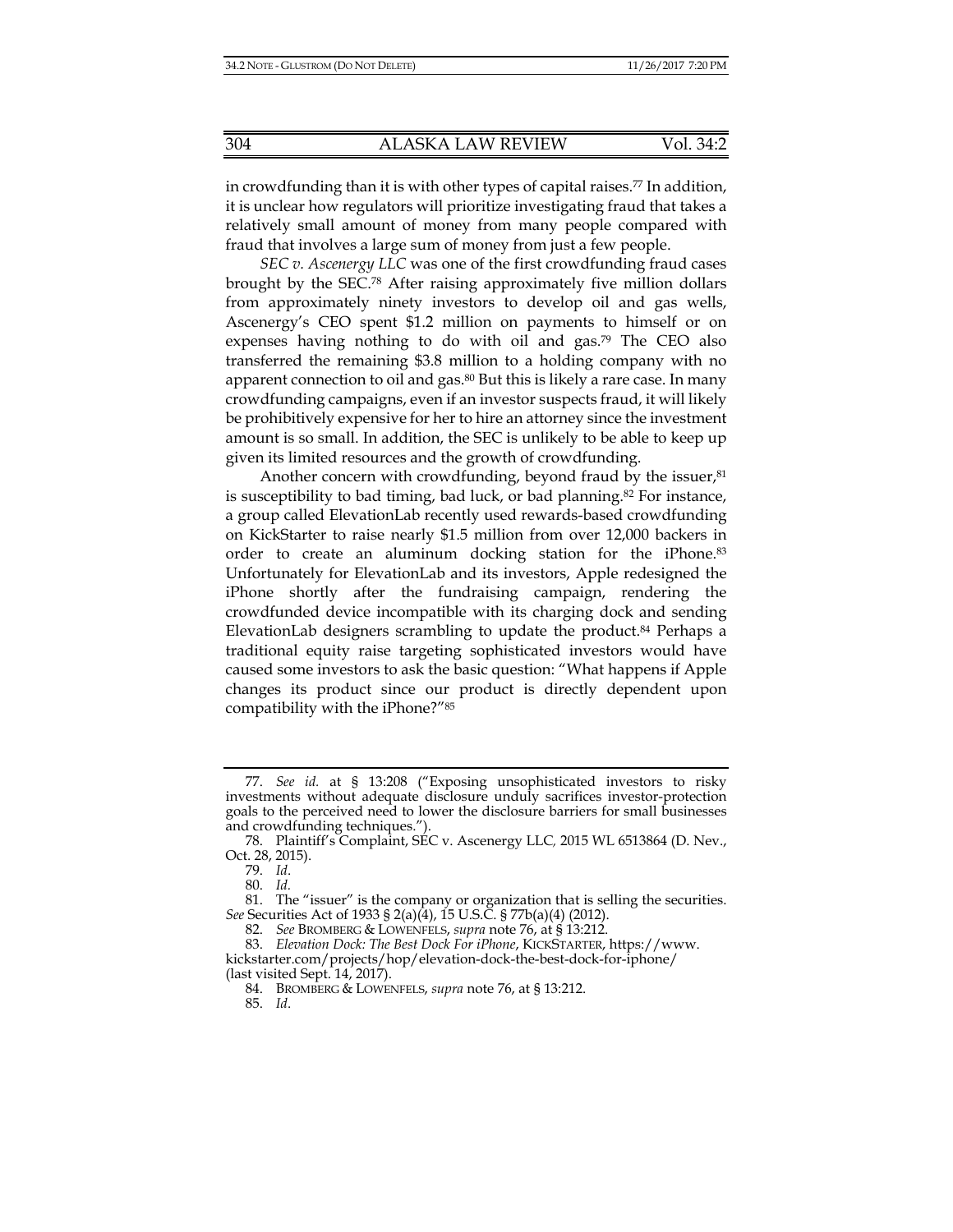Another challenge for crowdfunding investors is that they may lack the sophistication and bargaining power to negotiate for protections against risks that venture capitalists often require.<sup>86</sup> The most prevalent of these protections is against future dilution.87 It is highly unlikely that a venture capital firm would invest in a company without dilution protection, but crowdfunding investors likely lack both the sophistication to understand the need for dilution protection as well as the bargaining power to negotiate for it.88 In addition, venture capital firms often secure

their investment by establishing some level of control in the company and acquiring tag-along and preemptive rights.89 For similar reasons as above, these protections are not available for crowdfunding investors.

Lastly, in a crowdfunded company, the issuer fully controls the operations of the company and makes minimal disclosures to investors. This creates a risk of "self-dealing, excessive compensation, [and] misuse of corporate opportunities."90

Thus, crowdfunding has enormous potential for Alaska and is worth embracing. Still, the State should proceed with caution. Ideally, an appropriate balance can be struck that opens up new sources of capital for businesses while also protecting investors.91

 <sup>86.</sup> John S. (Jack) Wroldsen, *The Social Network and the Crowdfund Act: Zuckerberg, Saverin, and Venture Capitalists' Dilution of the Crowd,* 15 VAND. J. ENT. & TECH. L. 583, 614 (2013).

 <sup>87.</sup> When an issuer has the power to issue new shares, it can dilute current shareholders unless there is a provision in the contract protecting the shareholder. *Id.* For example, if an investor owns 5,000 common shares and there are 100,000 common shares outstanding then the investor owns 5% of the company. If the issuer issues 100,000 new common shares to people other than the investor, then the investor's ownership is diluted to 2.5% since the investor now controls 5,000 of 200,000 outstanding common shares.

 <sup>88.</sup> *Id*. at 624 ("Virtually no sophisticated venture capitalist invests in start-up companies without certain fundamental protections present in preferred-stock contractual arrangements, such as anti-dilution provisions and tag-along rights. Crowdfunders, though, are unlikely to negotiate similar protections because of their weak bargaining positions (due in large part to collective-action problems) and lack of sophistication in start-up company investing.").

 <sup>89.</sup> *Id*. at 615–16. Tag-along rights protect investors from being excluded from a profitable exit event such as an IPO or merger. *Id*. at 619–20. Preemptive rights allow shareholders to purchase new shares in subsequent offerings to avoid dilution. *Id*. at 621–22.

 <sup>90.</sup> Bradford, *supra* note 26, at 107.

 <sup>91.</sup> *See infra* Part V.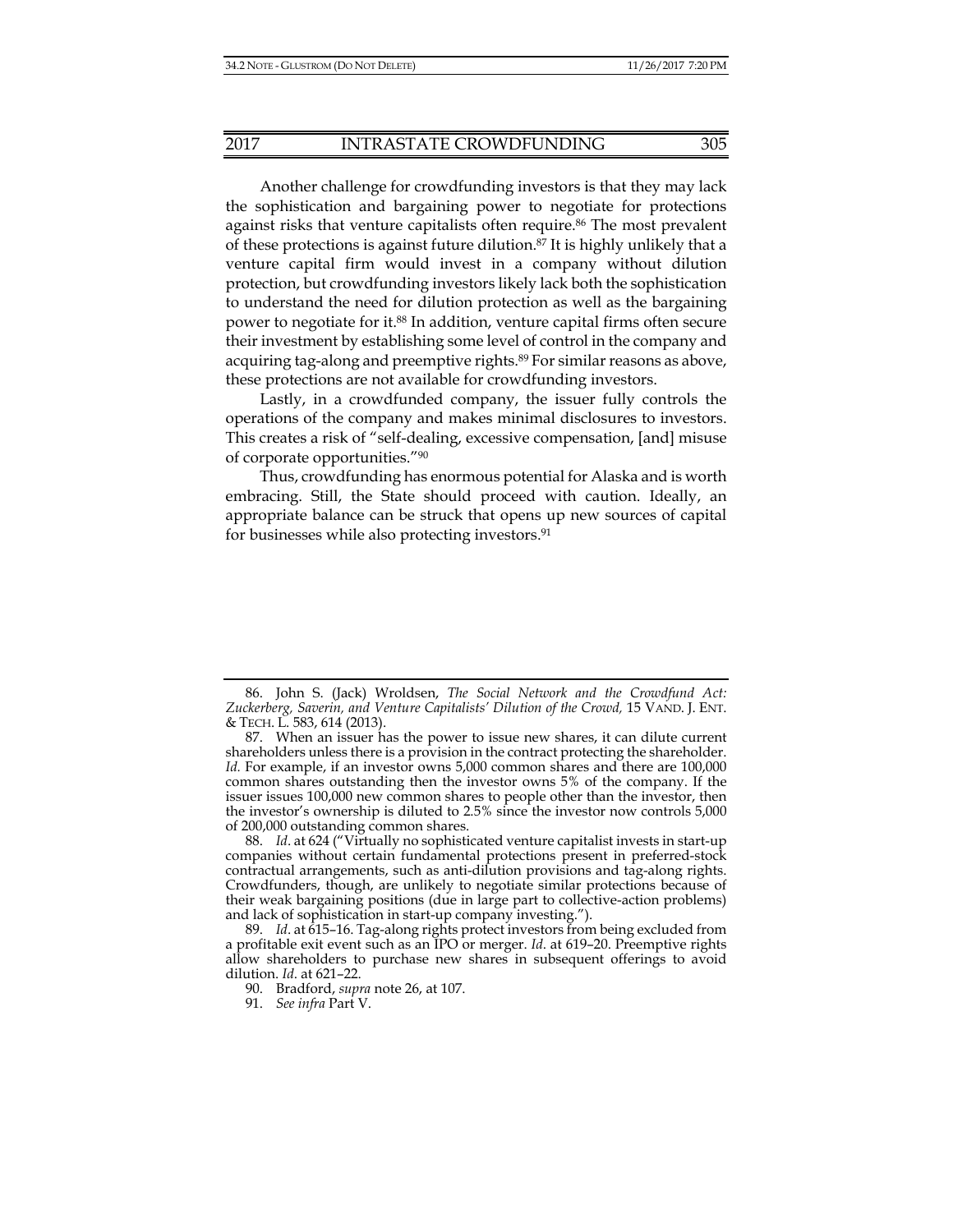#### **III. CROWDFUNDING TODAY**

A small business wishing to utilize crowdfunding has two options. The first is Regulation Crowdfunding, which was created by the JOBS Act and exempts qualified issuers from the SEC's registration requirements. Any issuer meeting the Regulation Crowdfunding requirements, regardless of location, can utilize Regulation Crowdfunding. The second option allows a small business to utilize its domicile state's state-level intrastate crowdfunding, e.g., AICE in Alaska. These laws provide an additional pathway for small businesses to gain exemption from the SEC's registration requirements. As explained in more detail below, many states' statutes explicitly require that the offering comply with SEC Rule 147. In Alaska, AICE is tied to SEC Rule 147,92 meaning that the requirements of Rule 147 must in addition to other requirements imposed by the State of Alaska. This part overviews the statutory requirements for Regulation Crowdfunding and AICE.

#### **A. The JOBS Act and Regulation Crowdfunding.**

President Obama signed the JOBS Act on April 5, 2012,<sup>93</sup> with the purpose to "increase American job creation and economic growth by improving access to the public capital markets for emerging growth companies."94 Title III of the JOBS Act, titled the Crowdfund Act, created Regulation Crowdfunding.95 In short, the JOBS Act amended section 4 of the Securities Act of 1933 to create a new crowdfunding exemption from the registration requirements of section 5.96 Pursuant to Title III of the JOBS Act, the SEC adopted rules regulating crowdfunding using the internet.97

An offering relying on Regulation Crowdfunding must meet a series of requirements. First, the maximum aggregate amount of securities sold to all investors in a twelve-month period cannot exceed \$1 million.<sup>98</sup> There

 <sup>92.</sup> Rule 147 is a federal rule that, if complied with, allows businesses to raise funds without registering with the SEC. *See infra* notes 110−26 and accompanying text for details regarding Rule 147 and its requirements. A couple of states—for example, Maine—have tied their intrastate exemption to SEC Rule 504. ME. REV. STAT. ANN. tit. 32, § 16304(6-A) (2015). Though this presents an interesting contrast to Alaska's exemption, this Note will not discuss the pros and cons of an intrastate exemption which utilizes Rule 504.

 <sup>93.</sup> Pub. L. No. 112-106, 126 Stat. 306 (2012) (codified at 15 U.S.C. § 77(a), (c)). 94. *Id.*

 <sup>95.</sup> *Id.* §§ 301, 302.

 <sup>96.</sup> Jacques F. Baritot, *Increasing Protection for Crowdfunding Investors Under the Jobs Act*, 13 U.C. DAVIS BUS. L.J. 259, 267 (2013).

 <sup>97.</sup> *See* Crowdfunding, SEC Release No. 33-9974 (Oct. 30, 2015).

<sup>98. 15</sup> U.S.C. § 77d(6)(A)) (2012).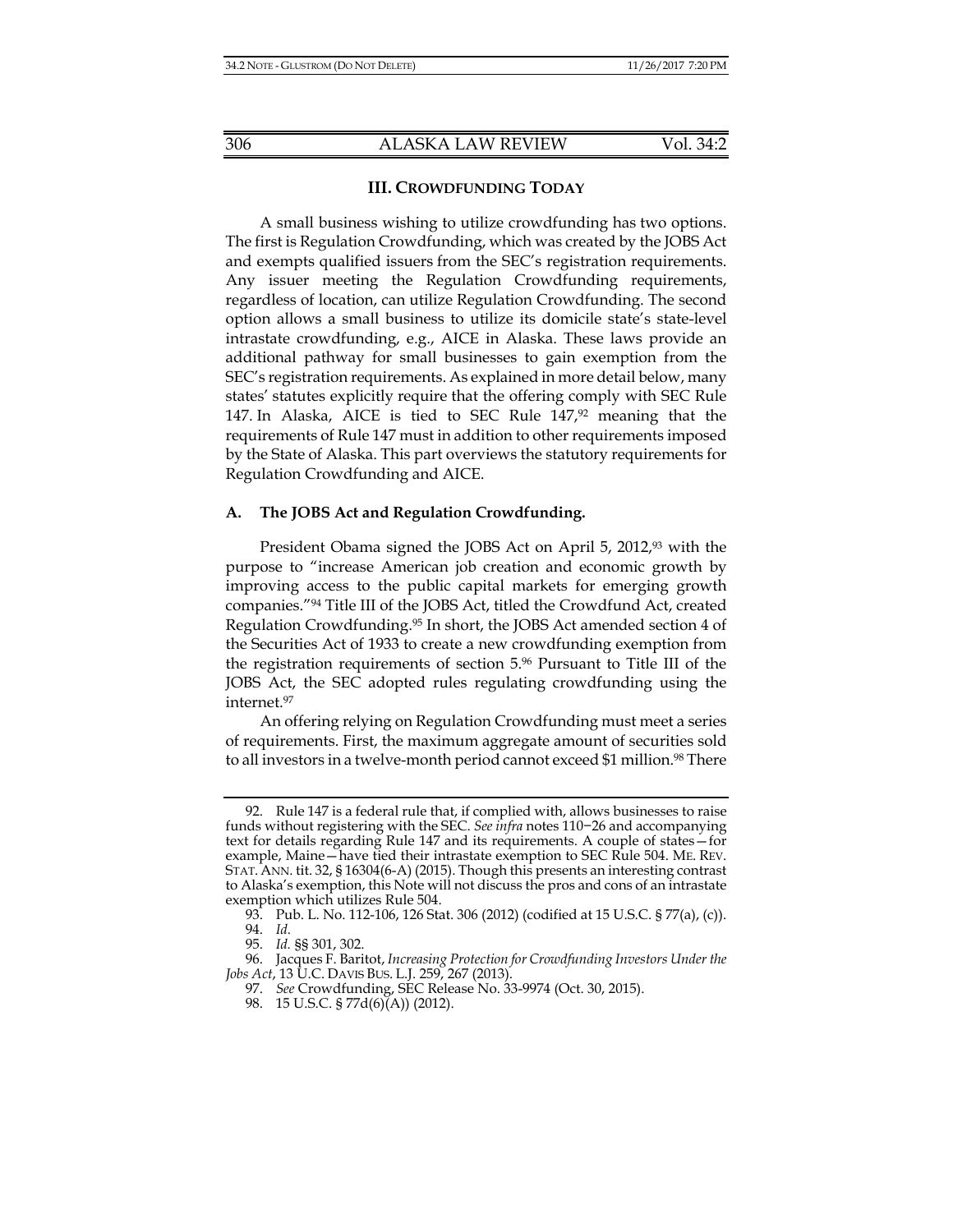is also a cap on the amount each investor can contribute, which varies depending on the investor's annual income.<sup>99</sup> Second, all investments must occur through a "funding portal" (a website registered with the SEC and meeting certain qualifications).100

Third, a company using Regulation Crowdfunding must provide annual financial statements and information about the company's operations.101 The amount of disclosure required for the offering varies depending on the amount raised. For issuers offering \$100,000 or less, the issuer must provide federal income tax returns certified by the principal executive officer. If the issuer's offering is greater than \$100,000, but less than \$500,000, the issuer must provide financial statements reviewed by an independent public accountant.102 If the offering is greater than \$500,000, for first time Regulation Crowdfunding issuers, an independent public accountant must *review* the issuer's financial statements.103 When issuers have previously used Regulation Crowdfunding and are offering more than \$500,000, an independent public accountant must *audit* the financial statements.104

The requirements for the financial statements vary based on the amount of money raised.105 Disclosure about the company's operations include, but are not limited to: (1) information about officers, directors, and owners; (2) the business conducted by the company; (3) the intended use of the investment proceeds; (4) the price to the public for the securities and the method for determining this price; (5) the target offering amount and the deadline; (6) whether the issuer will accept investments in excess

 <sup>99.</sup> *Id*. If an investor's annual income or net worth is less than \$100,000 then the investment limit is the greater of \$2000 or 5% of the annual income or net worth. U.S. SEC. AND EXCH. COMM'N , *Regulation Crowdfunding: A Small Entity Compliance Guide for Issuers* (May 13, 2016), https://www.sec.gov/info/smallbus /secg/rccomplianceguide-051316.htm. If an investor's annual income and net worth are both greater than \$100,000, then the investor is limited to 10% of the lesser of annual income and net worth. *Id.* No investor can contribute more than \$100,000 in a twelve-month window regardless of annual income and net worth. *Id.*

 <sup>100. 15</sup> U.S.C. § 77d(6)(C). In addition, issuers may rely on funding portals to determine the aggregate amount contributed by investors; i.e., an issuer is not responsible for making sure that an investor is not exceeding its limit unless the issuer has knowledge that purchasing in the issuer's offering would cause the investor to exceed its limit. *Regulation Crowdfunding: A Small Entity Compliance Guide for Issuers*, *supra* note 99.

 <sup>101. 15</sup> U.S.C. § 77d-1(b)(4).

 <sup>102.</sup> *See Regulation Crowdfunding: A Small Entity Compliance Guide for Issuers*, *supra* note 99.

 <sup>103.</sup> *Id.*

 <sup>104.</sup> *Id.*

 <sup>105.</sup> *Id*.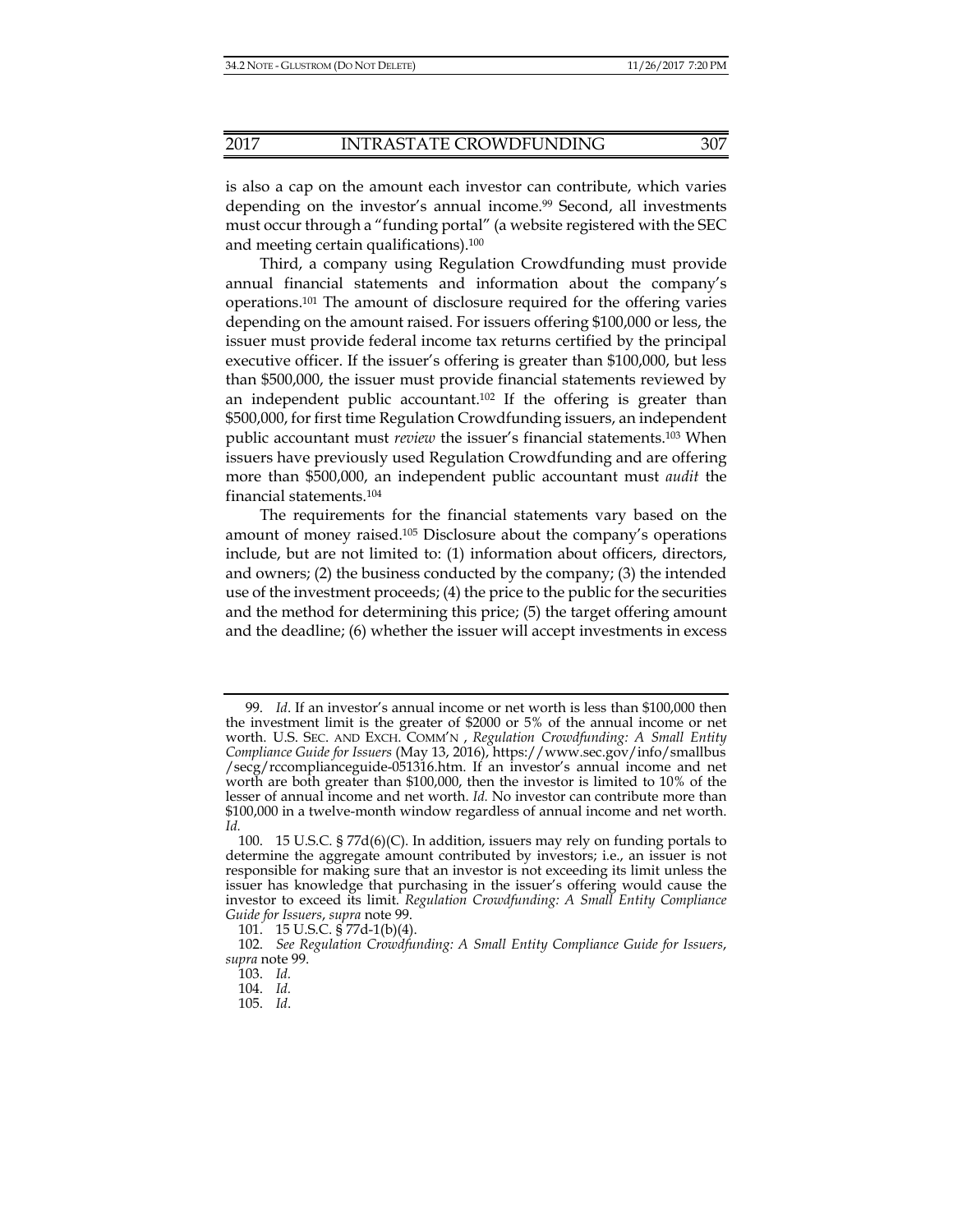of the target amount; (7) certain related-party transactions; and (8) information regarding the issuer's financial condition and financial statements.106

Additional obligations are placed on the funding portals, including mandated disclosure to investors about the risks of investing in startups.107 Funding portals must also ensure that investors affirm an understanding of the risks of crowdfunding, and obtain a background check on key company personnel.108

## **B. Intrastate Crowdfunding Using Rule 147 and Rule 147A**

Through the JOBS Act, Congress instructed the SEC to issue rules to implement the crowdfunding provision within 270 days of enactment.109 The SEC ended up taking more than three years to revise Rule 147110 and created Rule 147A.111 In the time between the passing of the JOBS Act and the SEC's implementation of Rule 147A, many states grew impatient and passed their own state-level crowdfunding exemptions. These state programs exempt small businesses from federal securities registration requirements pursuant to section  $3(a)(11)$  of the Securities Act of 1933 and through Rule 147.112 These state-level regulations completely exempt intrastate crowdfunding from SEC regulation so long as the issuer is organized in the state and all investors reside in the state. As of the writing of this Note, thirty-six states, including Alaska, have enacted intrastate equity crowdfunding exemptions, and the majority of these exemptions require compliance with Rule 147.113

In October 2016, the SEC updated Rule 147 and introduced Rule 147A with the purpose of "continuing to provide investor protections, updat[ing] and expand[ing] the capital raising avenues for smaller

 <sup>106. 15</sup> U.S.C. § 77d-1(b)(1); *see also Regulation Crowdfunding: A Small Entity Compliance Guide for Issuers*, *supra* note 99.

 <sup>107. 15</sup> U.S.C. § 77d-1(a)(5).

 <sup>108.</sup> *Id.*

 <sup>109.</sup> Pub. L. No. 112-106, 126 Stat. 320.

 <sup>110.</sup> General Rules and Regulations, Securities Act of 1933, 81 Fed. Reg. 83,550 (Nov. 21, 2016) (codified at 17 C.F.R. § 230.147(d)).

 <sup>111.</sup> *Id.* at 83,551 (codified at 17 C.F.R. § 230.147A); *see also* Exemptions to Facilitate Intrastate and Regional Securities Offerings, SEC Release No. 33-10238; 34-79161 (Oct. 26, 2016).

 <sup>112.</sup> Securities Act of 1933, 15 U.S.C. § 77c(a)(11) (2012) (exempting "[a]ny security which is a part of an issue offered and sold only to persons resident within a single State or Territory, where the issuer of such security is a person resident and doing business within or, if a corporation, incorporated by and doing business within, such State or Territory").

 <sup>113.</sup> N. AM. SEC. ADMIN. ASS'N, *Intrastate Crowdfunding Legislation*, http://nasaa.cdn.s3.amazonaws.com/wp-content/uploads/2014/12/NASAA-Crowdfunding-Index-8-17-2017.pdf (last updated Aug. 17, 2017).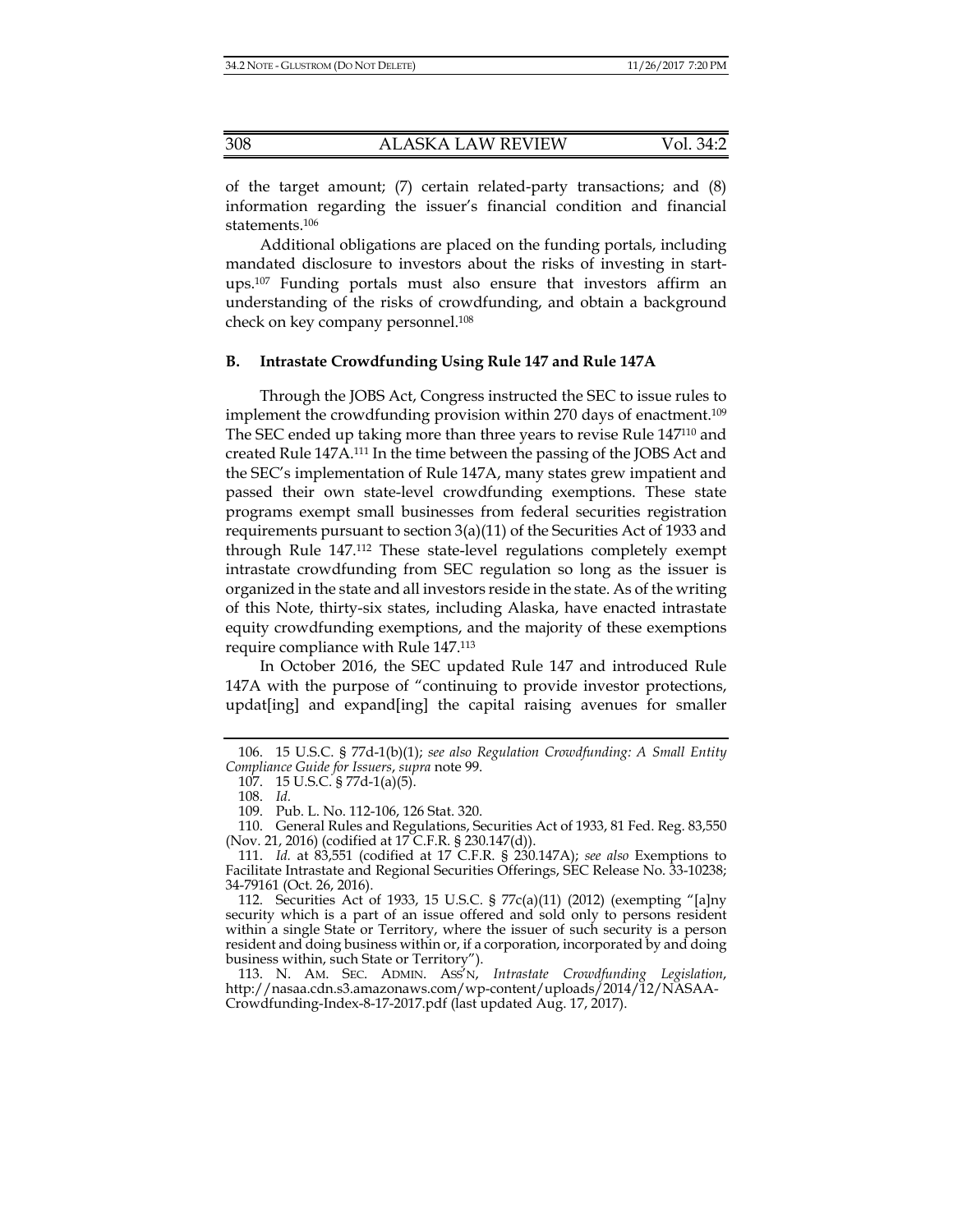# 2017 INTRASTATE CROWDFUNDING 309

companies, allowing them to more fully take advantage of changes in technology and business practices."114 The two rules are similar in many respects. The issuer must be a permanent resident *and* doing business in the state,115 the issuer must reasonably believe all purchasers to be residents of the state,<sup>116</sup> the purchaser may not resell the security to an out-of-state resident within six months,<sup>117</sup> and there must be an attached legend stating, among other things, the security is not registered and cannot be resold to an out-of-state resident.118 Rule 147A also acted as an updated and more appealing version of Rule 147.119

Rule 147 exists as a safe harbor within section 3(a)(11) in that it "provides objective standards for local businesses seeking to rely on section  $3(a)(11)$ ."<sup>120</sup> This safe harbor applies to offerings taking place entirely intrastate. Since Rule 147 is based on the language of section  $3(a)(11)$ , all offers and sales must be made only to residents of the state where the issuer is a resident.121 This inability to *offer* to out-of-state residents hinders intrastate crowdfunding since it largely precludes the use of the third-party internet advertisements.122 As such, it is not entirely clear whether businesses in states such as Alaska can advertise on their own websites and social media pages. On one hand, Alaska's interpretation of AICE allows general solicitation and expressly allows advertising limited information about the offering through a website.123 At the same time, the SEC's Compliance and Disclosure questions interpreting Rule 147 indicate the question of whether an internet advertisement constitutes an offer is a factual-based inquiry dependent

121. 15 U.S.C. § 77c(a)(11) (2012).

 122. U.S. SEC. AND EXCH. COMM'N, *Compliance and Disclosure Interpretation Question 141.04*, https://www.sec.gov/divisions/corpfin/guidance/ securities actrules-interps.htm (last updated Sept. 20, 2017).

 <sup>114.</sup> *See* U.S. SEC. & EXCH. COMM'N, SEC Adopts Final Rules to Facilitate Intrastate and Regional Securities Offerings, SEC Press Release No. 2016-226 (Oct. 26, 2016), https://www.sec.gov/news/pressrelease/2016-226.html.

 <sup>115. 17</sup> C.F.R. § 230.147A(c) (2017).

 <sup>116.</sup> *Id.* § 230.147A(d).

 <sup>117.</sup> *Id.* § 230.147A(e).

 <sup>118.</sup> *Id.* § 230.147A(f).

<sup>119.</sup> *See id.* ("New Rule 147A would be substantially identical to Rule 147 except that it would allow offers to be accessible to out-of-state residents and for companies to be incorporated or organized out-of-state.").

 <sup>120.</sup> *See* Exemptions to Facilitate Intrastate and Regional Securities Offerings, 80 Fed. Reg. 69,787 (Oct. 26, 2016). In securities regulation, safe harbors are created to clarify the requirements of an exemption. *See id.* If an issuer qualifies for Rule 147 then, by definition, the issuer fits within section 3(a)(11).

 <sup>123.</sup> ALASKA ADMIN. CODE tit. 3 § 08.840(c) (2016).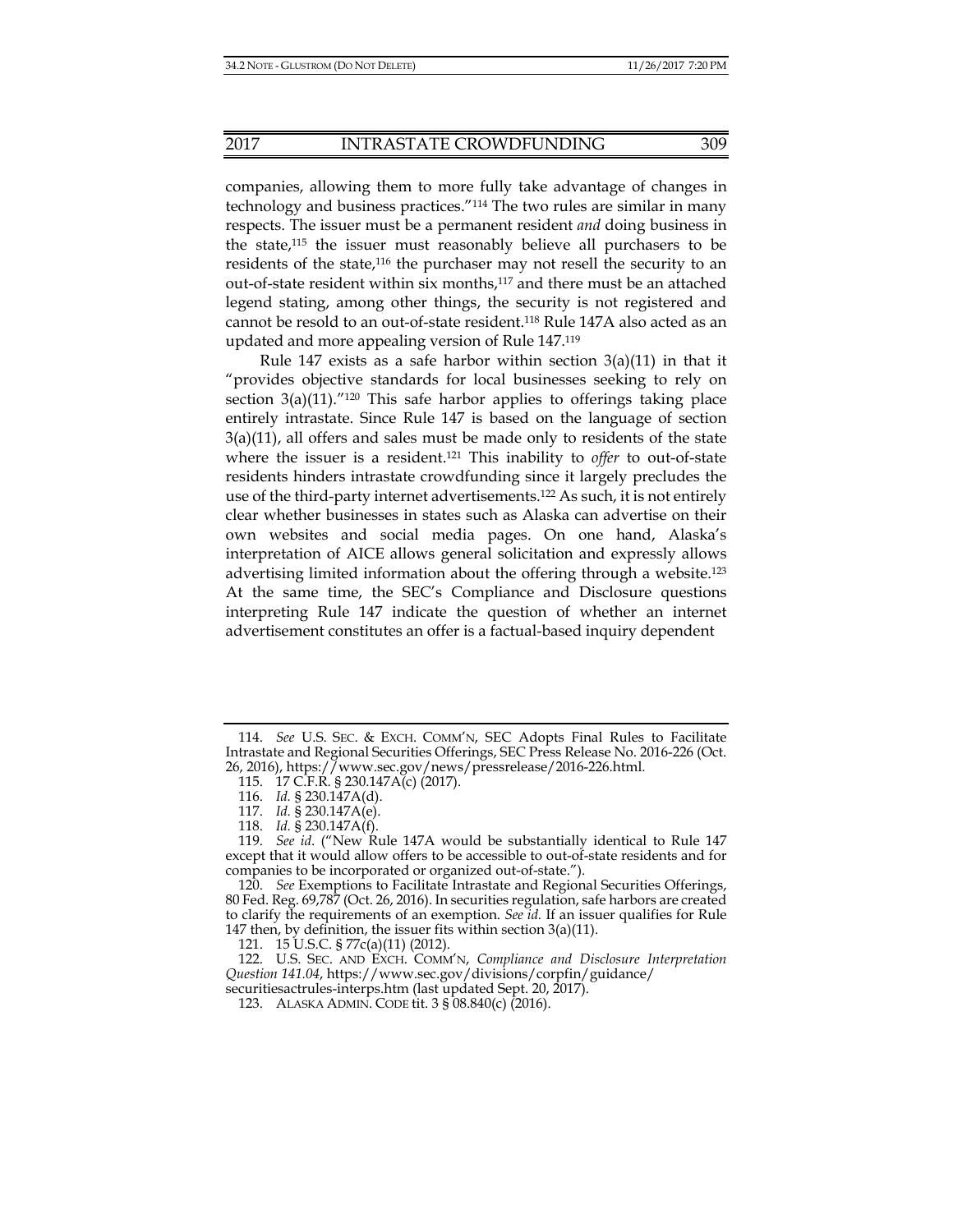on the circumstances.124 According to the SEC, this inquiry considers whether computers are allowed to view the advertisement based on instate IP addresses and whether disclaimers were used.125

The SEC created Rule 147A to clear the air and do away with much of the ambiguity of *offering* under Rule 147.126 Just as Rule 147 operates as a safe harbor to section 3(a)(11), Rule 147A provides a set of requirements, which, if met, exempt an offering from registration. However, states that previously tied their exemption to Rule 147 are unable to take advantage of Rule 147A's clarity.

The prohibition on offering is the most notable difference between Rule 147 and Rule 147A. Rule 147A prohibits completing a sale to out-ofstate residents, but allows an offer to be made to out-of-state residents, which creates much more flexibility for the issuer since it no longer has to worry about out-of-state residents viewing the offer.127 Since Rule 147A is an entirely independent exemption created through the SEC's general rulemaking authority of section 28, it is not required to comply with the language of section  $3(a)(11).^{128}$ 

In addition to Rule 147A allowing offers, although not sales, to outof-state residents, it also removes the requirement from Rule 147 that issuers be incorporated and organized in the state where the offering is taking place, so long as the issuer can demonstrate that their business qualifies as in-state in nature.129 This modification was made with the intention of "expand[ing] the number of businesses that will be able to seek intrastate financing under Rule 147A, as compared to amended Rule 147."130

In summary, the SEC created two options: Rule 147 and Rule 147A. Rule 147A is far more accessible to issuers since it allows offers to reach out-of-state residents and thus allows advertisements on third party

129. *Id.*

130. *Id.*

 <sup>124.</sup> U.S. SEC. AND EXCH. COMM'N, *Compliance and Disclosure Interpretation Question 141.05*, https://www.sec.gov/divisions/corpfin/guidance/

securitiesactrules-interps.htm (last updated Apr. 19, 2017).

 <sup>125.</sup> *See id*.

 <sup>126. 17</sup> C.F.R. § 230.147A(f) (2017) ("New Rule 147A would be substantially identical to Rule 147 except that it would allow offers to be accessible to out-ofstate residents and for companies to be incorporated or organized out-of-state.").

 <sup>127.</sup> *Id.* § 230.147A(d) (2017) ("Sales of securities pursuant to this section (§ 230.147A) shall be made only to residents of the state or territory in which the issuer is resident . . . .").

 <sup>128.</sup> Exemptions to Facilitate Intrastate and Regional Securities Offerings, Securities Act Release Nos. 33-10238; 34-79161, 81 Fed. Reg. 83,494, 83,496 (Nov. 27, 2016) ("We are adopting new Rule 147A pursuant to our general exemptive authority under Section 28 of the Securities Act, and therefore, new Rule 147A will not be subject to the statutory limitations of Section 3(a)(11).").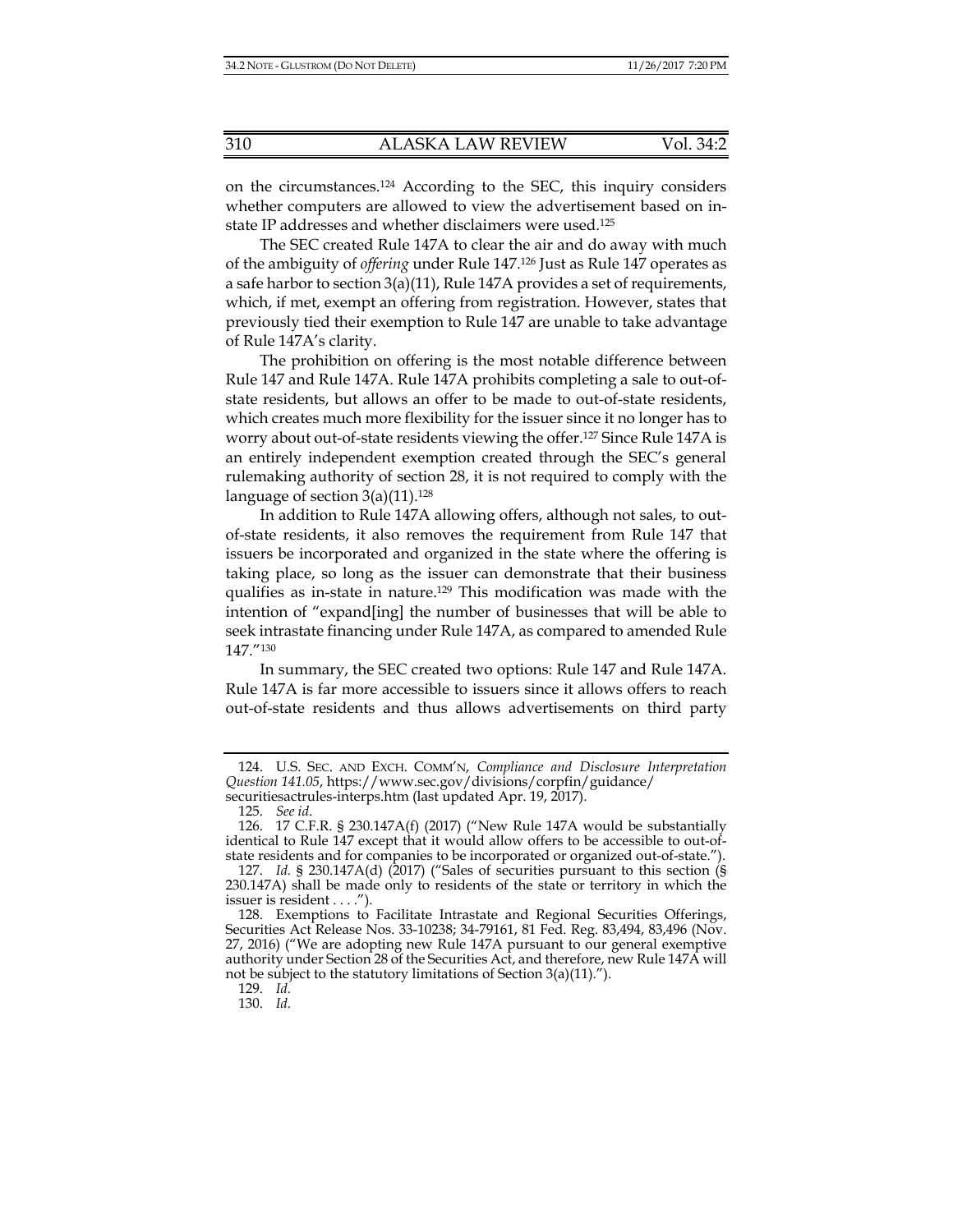# 2017 INTRASTATE CROWDFUNDING 311

websites. The purpose of creating a Rule 147A while leaving the less practical Rule 147 in place was to permit issuers to continue to use state law exemptions that are tied to Rule 147, such as AICE.<sup>131</sup>

#### **C. Alaska's Intrastate Crowdfunding Exemption**

Many states, including Alaska, have created their own intrastate exemption.132 In 2016, the Alaska legislature amended the Alaska Securities Act to create a specific exemption from registration for the offer and sale of securities.133 The exemption became effective on November 26, 2016 and is specifically tied to section  $3(a)(11)$  and Rule 147, and therefore includes the prohibition on offering to out-of-state residents described above.134

#### *Legislative History*

Alaska State Senator Mia Costello's sponsoring statement for AICE states that the program is intended to help "Alaskans start and invest in local businesses by enacting a new finance mechanism in state law."<sup>135</sup> The bill received support from numerous independent organizations including the Alaska Independent Power Producers Association,136 the Anchorage Economic Development Corporation,<sup>137</sup> and the American Council of Life Insurers.138 Since its introduction in the Senate, AICE has been tied to Rule 147 and thus does not allow general advertising or solicitation on third party websites.<sup>139</sup>

 <sup>131.</sup> *See* Exemptions to Facilitate Intrastate and Regional Securities Offerings, 80 Fed. Reg. 69,787 (Nov. 10, 2015) (to be codified at 17 C.F.R. pt. 230) (acknowledging that numerous states have enacted crowdfunding provisions which require compliance with section 3(a)(11) and Rule 147).

 <sup>132.</sup> S.B. 126, 2016 Alaska Sess. Law ch. 38.

 <sup>133.</sup> *Id.*

 <sup>134.</sup> *Id.*

 <sup>135.</sup> Small Security Offerings, ALASKA S. LABOR AND COMMERCE STANDING COMM. MINUTES, 29th Leg., 1st Sess. (Feb. 11, 2016) (statement of Sen. Mia Costello at 2:18:43 PM).

 <sup>136.</sup> Letter from Duff W. Mitchell, Exec. Dir., Alaska Indep. Power Producers Ass'n., to Mia Costello, Senator, Alaska State Senate (Mar. 4 2016), http://www.akleg.gov/basis/get\_documents.asp?session=29&docid=64924.

 <sup>137.</sup> Letter from Bill Popp, President & CEO, Anchorage Econ. Dev. Corp., to Sen. Mia Costello, (Apr. 6, 2016), http://www.akleg.gov/basis/get\_documents. asp?session=29&docid=66238.

 <sup>138.</sup> Carl B. Wilkerson, *Statement of the American Council of Life Insurers on Senate Bill 108 and House Bill 194 in the Alaska Legislature* (Apr. 1, 2016), www.akleg.gov/basis/get\_documents.asp?session=29&docid=65952.

 <sup>139.</sup> *Comparison of Proposed AS 45.56 to Current AS 45.55*, ALASKA STATE LEGISLATURE (Feb. 6, 2016), http://www.legis.state.ak.us/basis/get\_documents .asp?session=29&docid=40360.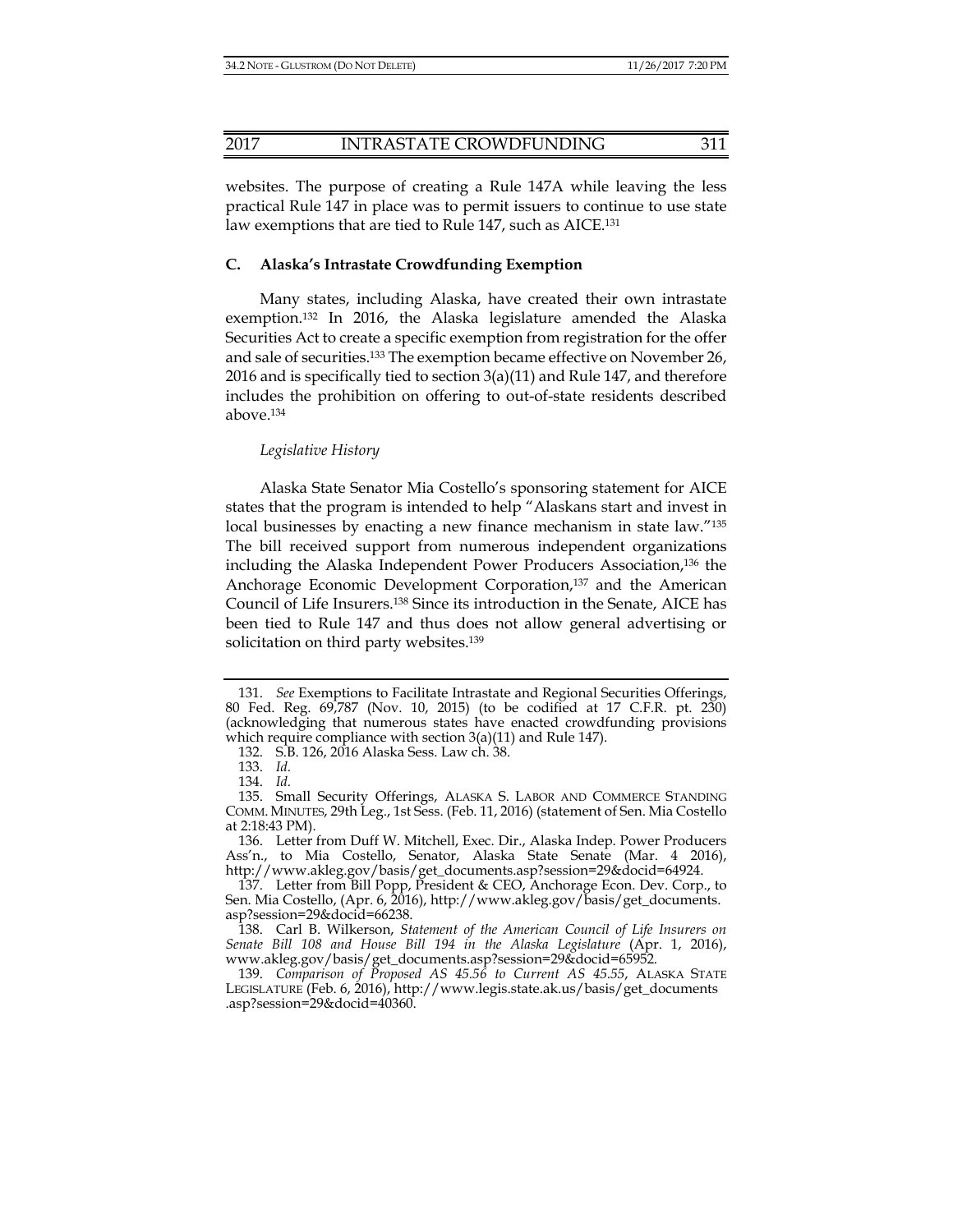*Who Can Use AICE?* 

AICE is available to for-profit corporations or business cooperatives that have their principal place of business in Alaska.140 Issuers must meet the requirements of Rule 147 and so the securities must be offered and sold only to persons with established residency in Alaska at the time of purchase.141 The issuer must obtain documentary evidence from each prospective purchaser and have a reasonable basis to believe that each purchaser has established residency in Alaska.142

#### *Limitations and Restrictions*

The total amount of funds raised through an AICE offering cannot exceed \$1 million per year and the issuer may not accept more than \$10,000 from a single purchaser.<sup>143</sup> In addition, the issuer must reasonably believe that each purchaser is purchasing with investment intent and not for sale in connection with a distribution.144 An issuer using an AICE offering must deposit all funds into an escrow account until the minimum target dollar amount for the offering is met.145

Purchasers in an AICE offering must be informed that the securities have not been registered, are exempt under AICE, and may not be resold unless the securities are registered or the resale fits into another exemption.146 Prior to a sale, purchasers must also be provided with information about the issuer, the directors, and the offering.147 Lastly, and

 144. ALASKA STAT. § 45.55.175(5). The SEC is often concerned with the intent of the investor so the purchaser does not serve as a conduit for a wider distribution. *See* Nonpublic Offering Exemption, Securities Act Release No. 33-4552, 27 Fed. Reg. 11,316 (Nov. 6, 1962). The fear in this situation is that an in-state investor could purchase through an intrastate offering then sell to an out-of-state investor. *See id.* Thus, the SEC shifts the burden to the issuer to determine if the investor is purchasing with the intent to hold the security or to turn around and sell it. *See id.*

145. ALASKA STAT. § 45.55.175(7).

146. *Id.* § 45.55.175(10).

 147. This information includes "(1) the name and physical address of the issuer, officers, directors, and controlling persons; (2) a description of the experience and qualifications of the issuer, officers, directors, and controlling persons; (3) a description of the business, including how long it has been in operation and the specific reason for the offering; (4) a discussion in plain language of the significant factors material to the offering, including those that

 <sup>140.</sup> ALASKA STAT. § 45.55.175(1) (2016).

 <sup>141.</sup> *Id.* § 45.55.175(2).

 <sup>142.</sup> *Id.*

 <sup>143.</sup> *Id.* § 45.55.175(2)–(3). There is an exception in the personal contribution limit for accredited investors as defined by Rule 501. An individual can be an accredited investor by being a director, executive officer, or general partner of the issuer, having an individual net worth of greater than \$1,000,000, or an annual income of \$200,000. 17 C.F.R. § 230.501 (2017).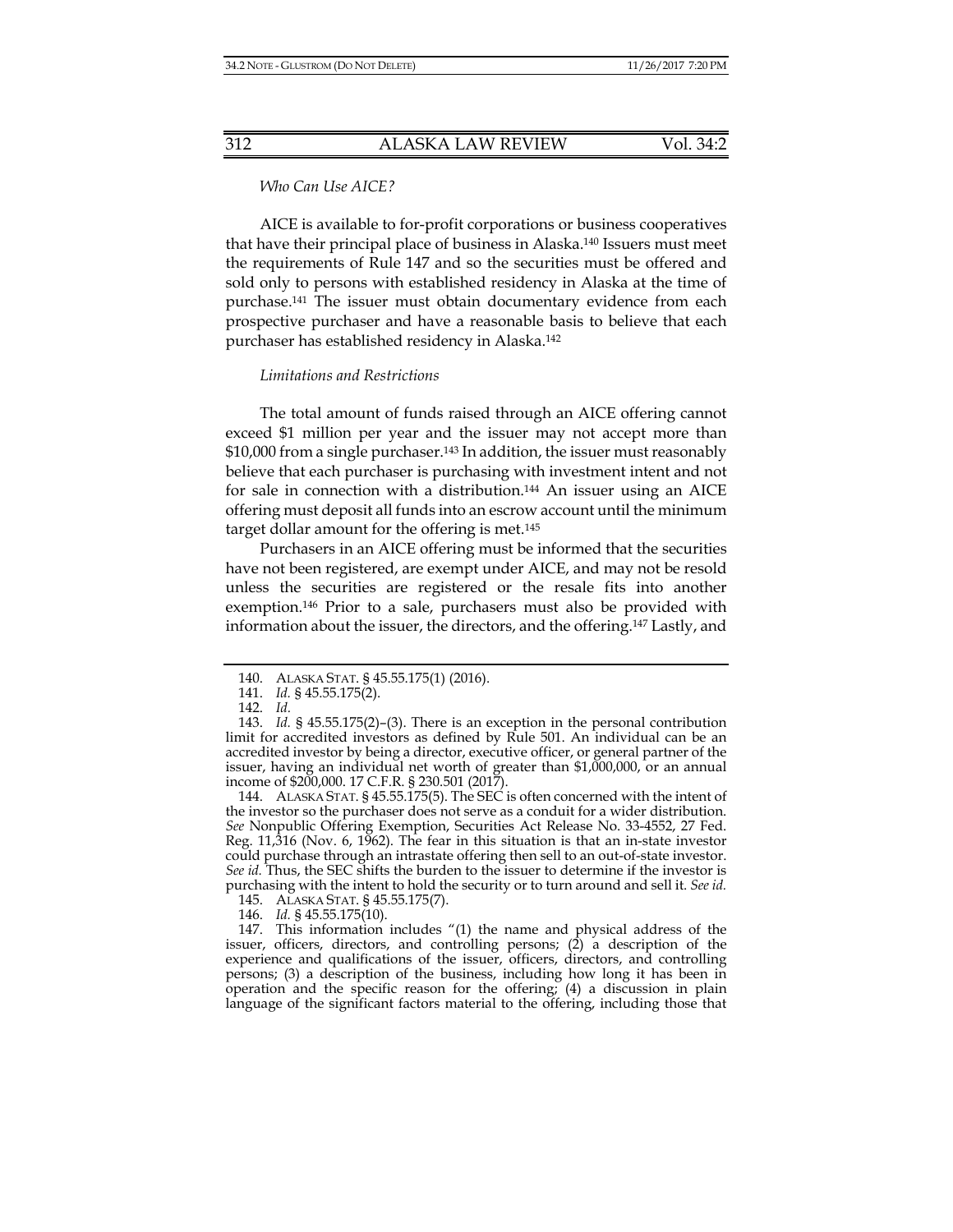importantly in view of the potential pitfalls of crowdfunding, purchasers must sign a statement at the time of sale stating: "I acknowledge that I am investing in a high-risk, speculative business venture, that I may lose all of my investment, and that I can afford the loss of my investment."148

In an AICE offering, general solicitation is allowed, but the issuer must file notice with the Department of Commerce, Community, and Economic Development either more than ten days before the use of general solicitation or within fifteen days after the first sale in the offering (whichever is less).149 A general announcement is allowed so long as the information is limited to basic information, such as the name, address, and telephone number of the issuer, a brief twenty-five word or less description of the business, and the price of the security.150

While AICE does present an intriguing opportunity for issuers in Alaska, there are components of the current law that make it difficult or impractical to utilize. If an issuer wishes to raise capital through equity crowdfunding, it must weigh the benefits and drawbacks of AICE and compare the results with Regulation Crowdfunding. These advantages and disadvantages, which are analyzed in the next section, vary depending on an issuer's constraints and objectives.

148. ALASKA STAT. § 45.55.175(11).

make the offering speculative or risky; (5) the total offering amount and how the issuer expects to use the proceeds of the offering, including compensation and expenses related to the offering; (6) the minimum target offering amount the issuer is seeking to raise through the offering and the deadline to raise the minimum target offering amount; (7) the terms and conditions of the securities being offered, the total amount of securities that are outstanding before the offering, and the total amount of securities being offered or sold in reliance on the exemption in AS 45.55.175; and (8) a description of any litigation or legal proceedings within the past five years, if any, involving the issuer or any persons associated with the issuer." Memorandum from Scott Meriwether, Office of the Lieutenant Governor, to Micaela Fowler, Dep't of Commerce, Cmty. & Econ. Dev., 6-7 (Oct. 28, 2016), https://aws.state.ak.us/OnlinePublicNotices/Notices/ Attachment.aspx?id=105544.

 <sup>149.</sup> *Id.* § 45.55.175(8). The statute says that notice must be made to "the administrator." *Id.* The "administrator" is defined as "the commissioner of commerce, community, and economic development or a designee of the commissioner." *Id.* § 45.55.990(1).

 <sup>150.</sup> *Id.* § 45.55.175(18)(e).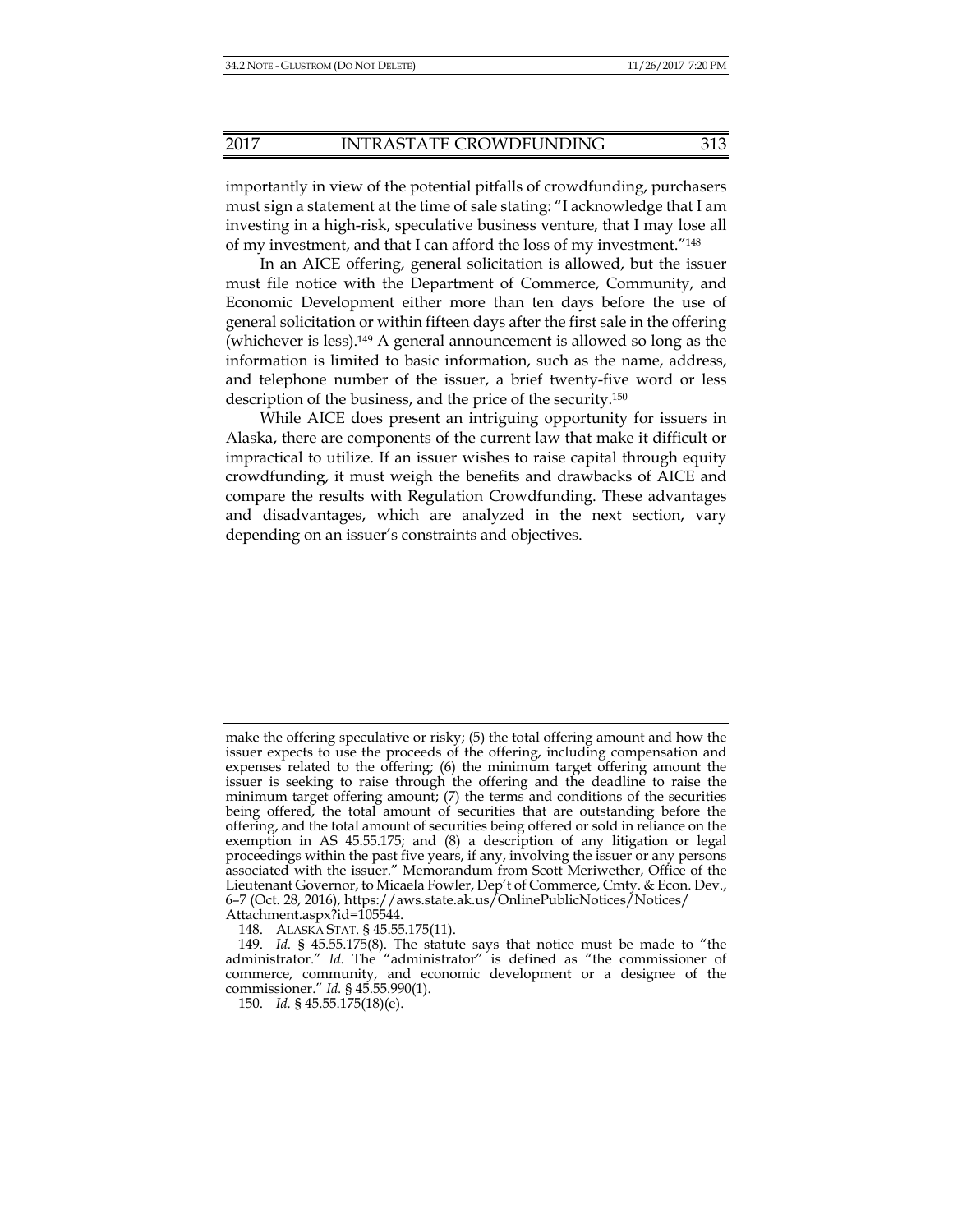#### **IV. REGULATION CROWDFUNDING VS. AICE**

When an Alaskan wishes to use crowdfunding to raise capital for her company, she must weigh the pros and cons of AICE and Regulation Crowdfunding. Given the current state of the laws, as explained in detail below, each method has certain advantages that make it appealing depending on the nature of the business, the size of the company, and the amount of capital sought.

#### **A. Pros and Cons of Intrastate Crowdfunding**

While AICE's intrastate nature may appear to be its greatest handicap, it may not actually be all that limiting. The majority of companies likely to use crowdfunding are small- to medium-sized businesses without interstate clients. The types of businesses that have used crowdfunding so far are mostly retail in nature and would likely raise money locally in any event.<sup>151</sup> These include breweries, grocery stores, nightclubs, electronics stores, hair salons, dog groomers, sushi restaurants, ice cream makers, baseball bat makers, senior care facilities and others.152

Most importantly, intrastate crowdfunding offerings are relatively inexpensive because the rules are reasonably straightforward and they do not require the same level of disclosure as Regulation Crowdfunding.153 Since the rules are relatively easy to understand, they are easier to follow, which decreases entry barriers and accidental violations.

An additional advantage of AICE is that while a Regulation Crowdfunding accredited investor can contribute a maximum of \$100,000, accredited investors can invest as much as they wish across AICE crowdfunding campaigns.154 However, an AICE unaccredited investor can invest a maximum of \$10,000 per crowdfunding campaign, which can make raising large amounts of capital difficult.<sup>155</sup>

 <sup>151.</sup> ANYA COVERMAN, TYPES OF BUSINESSES USING INTRASTATE CROWDFUNDING, INTRASTATE EQUITY CROWDFUNDING 6 (Nov. 19, 2015), https://www.sec.gov/ info/smallbus/sbforum119015-coverman-presentation.pdf.

 <sup>152.</sup> *Id.*

 <sup>153.</sup> Michael Vignone, *Inside Equity-Based Crowdfunding: Online Financing Alternatives for Small Businesses*, 91 CHI.-KENT L. REV. 803, 813 (2016).

 <sup>154.</sup> *See* Michael S. Piwowar, *Dissenting Statement at Open Meeting on Crowdfunding and Small Business Capital Formation*, U.S. SEC. AND EXCH. COMM'N (Oct. 30, 2015), https://www.sec.gov/news/statement/piwowar-regulationcrowdfunding-147-504.html ("[E]ven if you are Warren Buffet or Bill Gates, you are limited to investing no more than \$100,000 during any 12-month period in all crowdfunding investments.")

 <sup>155.</sup> ALASKA STAT. § 45.55.175(2)–(3) (2016).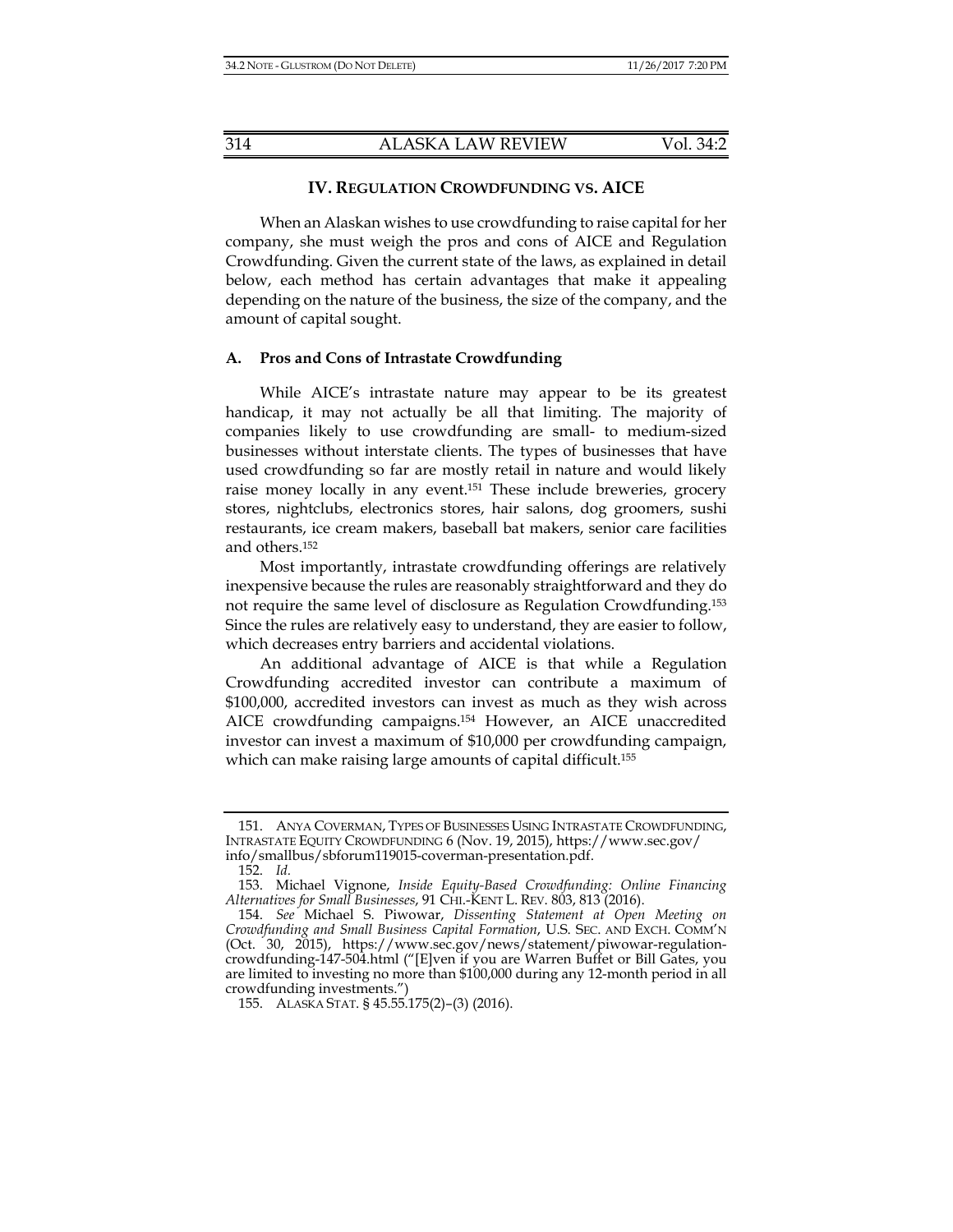#### **B. Pros and Cons of Regulation Crowdfunding**

Regulation Crowdfunding allows businesses to solicit both accredited and unaccredited investors, without geographical restrictions, and relatively inexpensively compared to other offerings accessing the same investors.156 Part of this ease is due to much of the burden being put on the funding portal rather than the issuer. As a result, funding portals may take as much as fifteen percent of the capital raised.157

Regulation Crowdfunding's regulatory burden is still high when compared to AICE. For example, a Regulation Crowdfunding offering of more than \$500,000 requires audited financials, which can be prohibitively expensive for many small businesses.158 The SEC estimates these costs can be as high as four percent of the capital raised.159

In total, the SEC estimates that for an offering of \$100,000 or less, costs may be as high as \$11,667; for an offering of \$100,000 to \$500,000, costs may be as high \$86,333; and for an offering of more than \$500,000, costs may be as high as \$119,583.160 These high costs were one of the reasons SEC Commissioner Michael Piwowar dissented from the rules, calling them "a complex web of provisions and requirements for compliance" and fearing that "[s]uch burdens will spook many small businesses from pursuing crowdfunding as a viable path to raising capital."161 Overall, the disclosures required under Regulation Crowdfunding are more extensive than intrastate crowdfunding, which contains less burdensome and expensive requirements.

 <sup>156.</sup> Vignone, *supra* note 153, at 826. The only other way to reach this type of market would be to conduct a Regulation  $A+$  offering (also known as a mini-IPO), which has higher regulatory burdens and is more expensive. *Id.* at 827.

 <sup>157.</sup> The SEC estimates for intermediary fees as a percentage of offering proceeds are as follows: 5% to 15% for offerings of \$100,000 or less, 5% to 10% for offerings between \$100,000 and \$500,000, and 5% to 7.5% for offerings above \$500,000. Regulation Crowdfunding, Securities Act Release No. 33-9974, 80 Fed. Reg. 71,387 (May 16, 2016). For reference, a Regulation D offering has an intermediary fee of approximately 6.5% on average. *Id.*

 <sup>158.</sup> The SEC estimates that the cost of having an accounting review of financial statements generally ranges from \$1,500 to \$10,000, and an audit generally ranges from \$2,500 to \$30,000. *Id.* at 71,499.

 <sup>159.</sup> The SEC estimates that an average compliance cost of \$2500 for an offering of \$100,000, between \$2500 and \$5000 for an offering between \$100,000 and \$500,000, and between \$6000 and \$20,000 for an offering of more than \$500,000. *Id.* at 71,497.

 <sup>160.</sup> *See id.* at 71,500 (including a table of costs).

 <sup>161.</sup> Piwowar, *supra* note 154.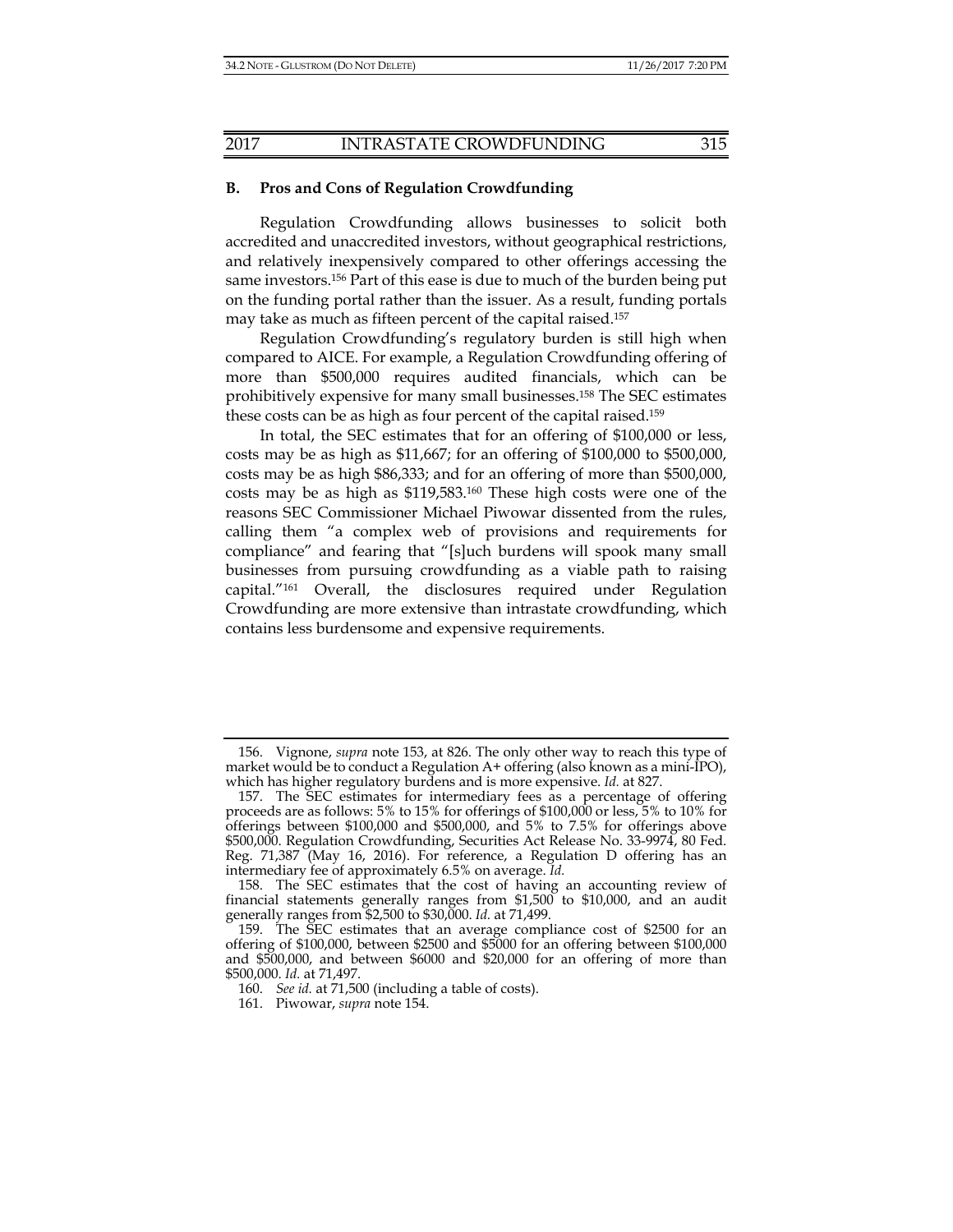#### **V. HOW AICE CAN BE IMPROVED**

There are ways AICE can be modified to better facilitate the flow of capital while still protecting investors. This section provides a series of proposals Alaska might adopt, each with different advantages and disadvantages.

# **A. Modification of AICE to Comply with Rule 147A Rather Than Rule 147**

The easiest way to facilitate intrastate crowdfunding is to modify AICE to comply with Rule 147A. One avenue to accomplish this is to pass a new intrastate exemption that uses Rule 147A rather than Rule 147, or through a regulation that interprets the existing AICE to include Rule 147A. House Bill 170 passed the House in April, 2017.162 Although, the bill continues to tie AICE to Rule 147,163 Alaska could look to Illinois as an example as it proceeds. Like Alaska, Illinois passed its intrastate exemption prior to the SEC introducing Rule 147A. In Illinois, the legislature is currently considering a bill that would amend its intrastate exemption to comply with Rule 147A rather than Rule 147.<sup>164</sup> If Alaska were to follow Illinois' lead, it would remove the restriction on offers made to out-of-state residents and allow the internet to be properly utilized to advertise and solicit potential investors.

#### **B. Increase Offering Maximums**

Alaska's \$1 million cap on the total amount of capital that can be raised is lower than a number of other states.165 Although it might make sense to raise the cap, doing so would likely only affect a small number of issuers in Alaska. The types of businesses utilizing crowdfunding thus far are typically small enough in nature<sup>166</sup> so that offering more than  $$1$ million in equity would not be an option. Since the purpose of intrastate crowdfunding for many issuers is to fit into the gap created by a scarcity of bank loans and to help small businesses without enough collateral to obtain a bank loan, raising the limit above \$1 million likely would not

 <sup>162.</sup> ALASKA H. JOURNAL, 30th Leg., 1st Reg. Sess. 1152–58 (Apr. 17, 2017)

 <sup>163.</sup> *Id.*

 <sup>164.</sup> H.B. 3791, 100th Gen. Assemb. Reg. Sess. (Ill. 2017).

 <sup>165.</sup> For example, Arizona has an aggregate annual sales limit of \$2.5 million, ARIZ. REV. STAT. § 44-1844 (2015); Georgia has an aggregate annual sales limit of \$5 million, GA. COMP. R. & REGS. 590-4-2.08(1)(c)  $(2012)$ ; and Idaho has an aggregate annual sales limit of \$2 million, IDAHO CODE § 30-14 (2013).

 <sup>166.</sup> *See supra* notes 151−54 and accompanying text.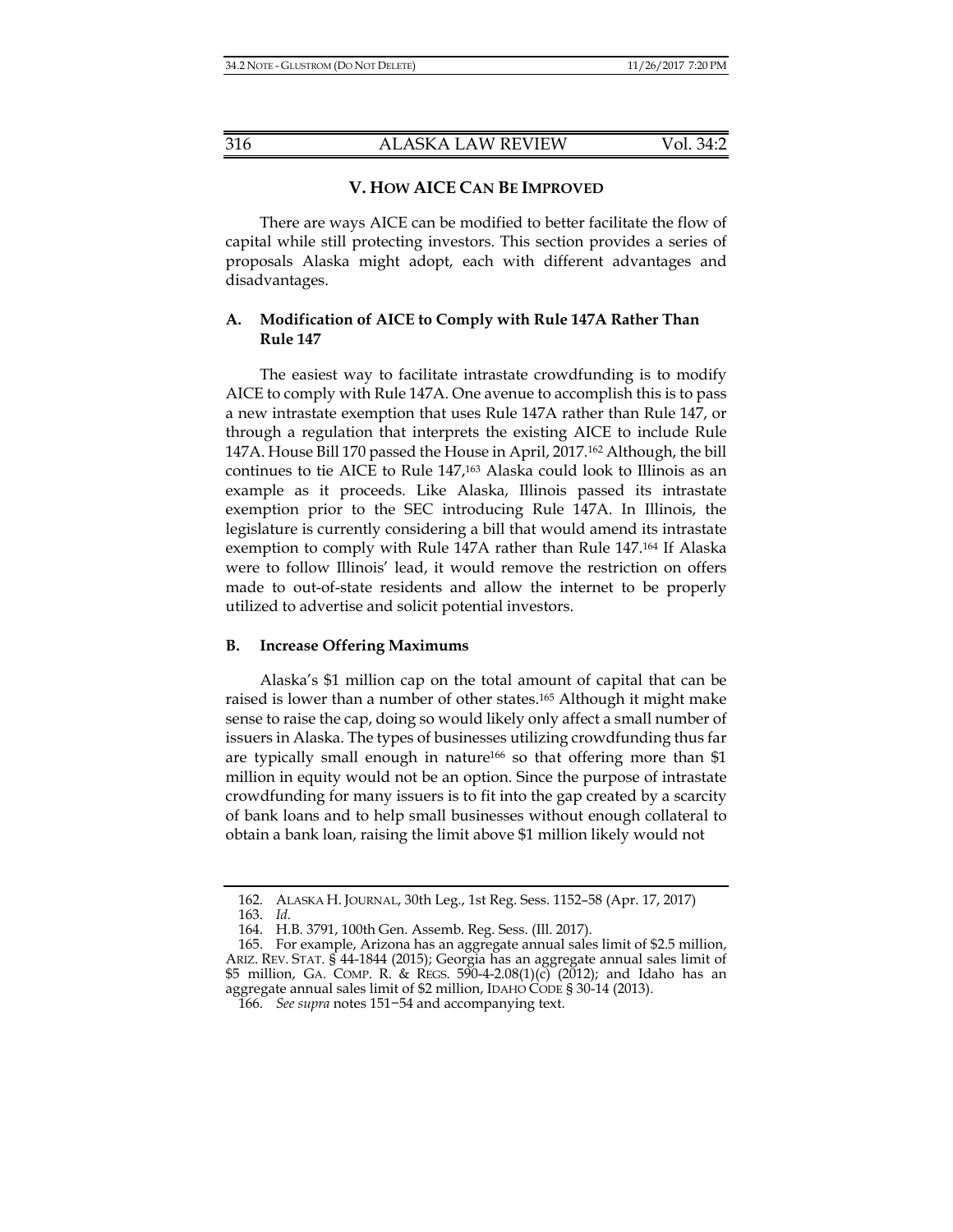affect crowdfunding's effectiveness. Instead, raising the cap would allow companies with a greater need for capital to utilize intrastate crowdfunding and avoid the high costs of Regulation Crowdfunding.

# **C. Require the Use of Funding Portals**

AICE currently allows, but does not require, the use of a funding portal to sell intrastate securities. A possible solution that utilizes the internet, but still complies with Rule 147, is to require the use of a funding portal whereby potential investors must disclose their residency and can only view investment opportunities in their home state.167 However, using funding portals, particularly in Alaska, may be more costly than beneficial. For example, these funding portals tend to focus on Regulation Crowdfunding rather than intrastate crowdfunding, so obtaining their cooperation may be problematic. In addition, the funding portals still cannot use general advertising or solicitation to out-of-state residents.

Similarly, funding portals face stiff compliance regulations. Alaska has created guidelines for intrastate funding portals, including that the funding portal must have its principal place of business in, be incorporated in, and have an active business license in Alaska.168 The funding portal is responsible for providing a disclaimer explaining that the securities are only available to Alaska residents and requiring an affirmative representation that the visitor to the website is an Alaska resident.169 The funding portal must file a notice form with the Department of Commerce, Community, and Economic Development, update its website, and file any material changes.170 Funding portals are prohibited from soliciting, selling, or effecting transactions unless the portal is a registered broker-dealer with the state of Alaska.171 In addition, funding portals may not offer investment advice or compensate employees for the solicitation of securities.<sup>172</sup> A funding portal must renew its notice each year and is subject to reasonable periodic, special, or other examinations by the Department of Commerce, Community, and Economic Development.173

 <sup>167.</sup> TRUCROWD, *About Us*, https://us.trucrowd.com/about-truCrowd-and-Equity-Crowdfunding (last visited Sept. 18, 2017).

 <sup>168.</sup> ALASKA ADMIN. CODE tit. 3, § 08.880(a)(1) (2016).

 <sup>169.</sup> *Id.* § 08.880(a)(2)–(3).

 <sup>170.</sup> *Id.* § 08.880(a)(5)–(6).

 <sup>171.</sup> *Id.* § 08.880(b)(1).

 <sup>172.</sup> *Id.* § 08.880(b)(2)–(3).

<sup>173.</sup> *Id.* §  $08.880(c) - (d)$ .